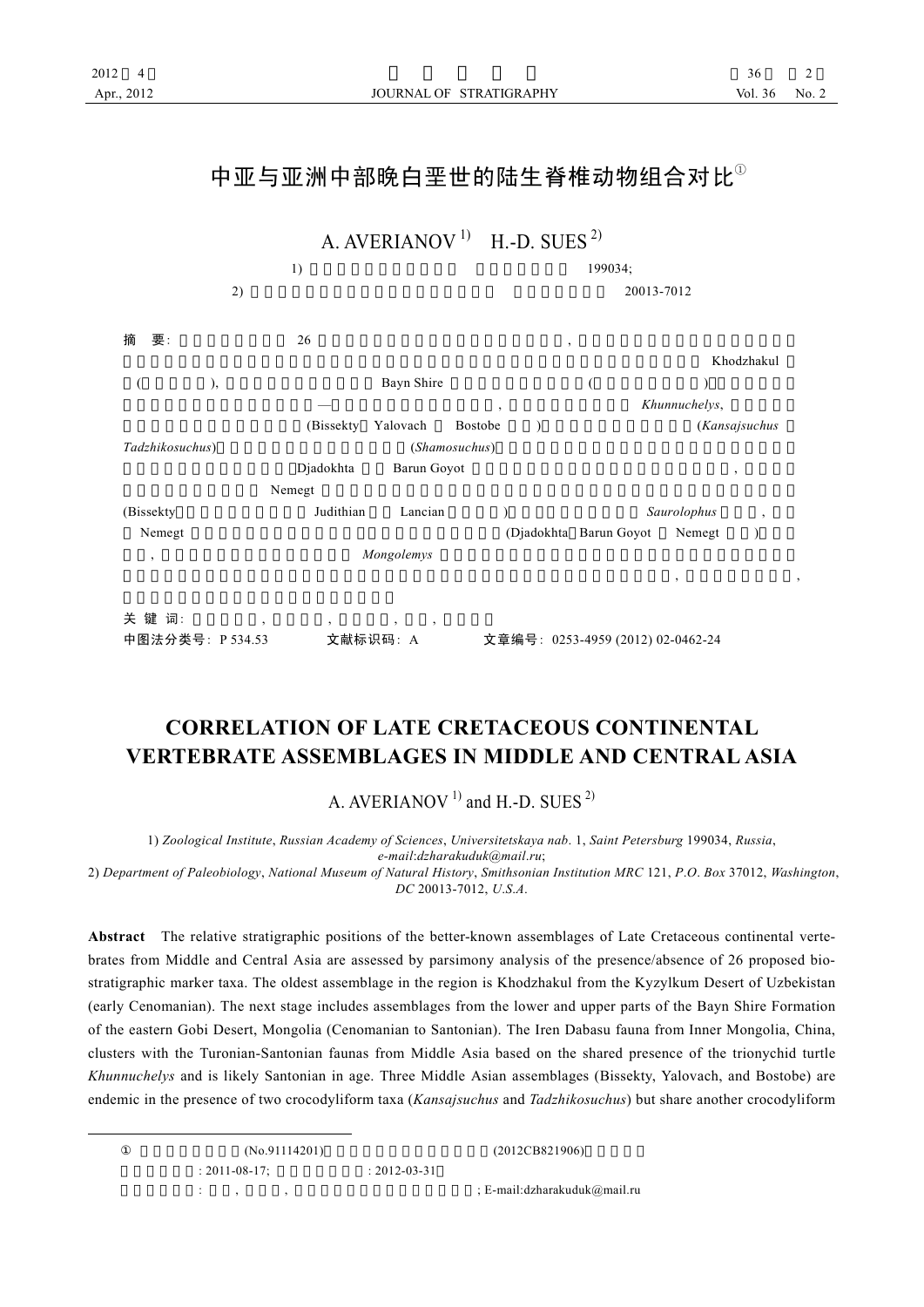(*Shamosuchus*) with the Gobi assemblages. The Campanian-Maastrichtian assemblages from the Gobi Desert cluster with coeval North American faunas. The Campanian vertebrate assemblages from the Djadokhta and Barun Goyot formations are highly endemic, reflecting semi-arid paleoenvironments. The assemblage from the Nemegt Formation, which existed under more mesic conditions, is similar in composition to those from other fluvial depositional environments (Bissekty, Iren Dabasu, and North American Judithian and Lancian assemblages). The presence of the crested hadrosaurine *Saurolophus* supports a Maastrichtian age for the Nemegt assemblage. Three Gobi assemblages (Djadokhta, Barun Goyot, and Nemegt) are grouped together based on the shared presence of the endemic turtle *Mongolemys* and parvicursorine theropods. The Campanian to Maastrichtian assemblages of Central Asia and North America differ from the older assemblages in Asia in the presence of derived Tyrannosauridae, Pachycephalosauria, and Hadrosauridae. In Middle Asia, continental vertebrate assemblages from this time interval remain largely unknown due to regional marine transgressions.

**Key words** biostratigraphy, vertebrates, Late Cretaceous, Middle Asia, Central Asia

# **1 Introduction**

Correlation of the Late Cretaceous continental deposits of Central Asia to the Standard Global Chronostratigraphic Scale is difficult due to the absence of biostratigraphically useful fossils. However, the continental Late Cretaceous strata in Middle Asia are sometimes intercalated with marine deposits that do contain such fossils. This permits more precise age assessments for these units (King, personal communication). Furthermore, the Late Cretaceous deposits of Middle Asia contain dinosaurian assemblages similar to some extent to the better-known diverse assemblages from the Gobi Desert and other regions of Central Asia (Nessov, 1995, 1997; Averianov, 2007b; Sues & Averianov, 2009b). This combination of factors provides a unique opportunity for assessing the ages of the assemblages of Late Cretaceous continental vertebrates from Central Asia.

We follow the geographic usage of the term "Middle Asia" to specifically denote the region within "Central Asia" that comprises Kazakhstan, Kyrgyzstan, Tajikistan, Turkmenistan, and Uzbekistan (Dani & Masson, 1992).

In this paper we review biostratigraphic markers that are useful for dating the assemblages of Late Cretaceous continental vertebrates in Asia. Selected marker taxa are employed for a quantitative (parsimony) biostratigraphic analysis of the principal vertebrate assemblages. The recovered pattern of correlation between the analyzed assemblages is used to assess the relative temporal succession of the various faunas of continental vertebrates from the Late Cretaceous of Central Asia.

Abbreviations. BM-biostratigraphic marker; PIN-Paleontological Institute, Russian Academy of Sciences, Moscow.

## **2 Methods**

There are a number of quantitative approaches for identifying areas of endemicity in biogeography (see Simpson, 1960; Cheetham & Hazel, 1969; Raup & Crick, 1979; Holtz et al., 2004). Notably fewer methods are available for biostratigraphic analysis. These methods, reviewed by Makovicky (2008), fall into two categories. Most are based on quantitative analysis of either taxon occurrences or their stratigraphic ranges (e.g., Alroy, 1994, 2000; Fortelius et al., 2006). Other methods employ the phylogenetic relationships between taxa (Martinez, 1995). The cladistic biochronologic analysis developed by Makovicky (2008) is a further elaboration of the latter approach. It is of particular interest to us because it was applied to the chronological ordering of the assemblages of Late Cretaceous continental vertebrates from the Gobi Desert of Mongolia and northern China (Makovicky, 2008). Here we employed a different method, based on the more traditional "stage of evolution" approach to analyzing evolutionary transformations within selected groups of vertebrates. This approach has issues that were reviewed by Makovicky (2008), but it remains the basic approach for intra- and intercontinental biostratigraphic correlations. There are still significant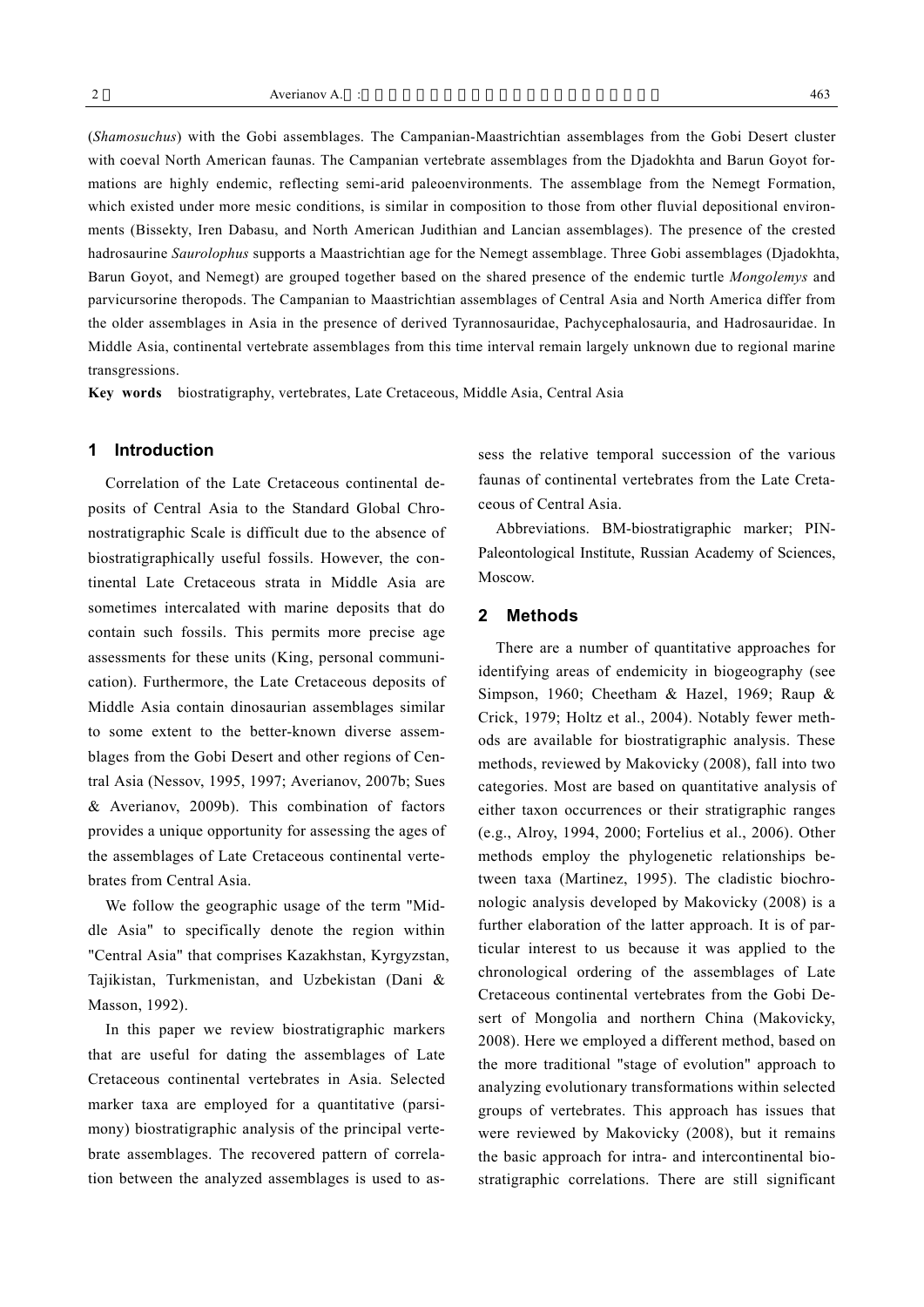First, we review the principal groups of the Late Cretaceous continental vertebrates of Asia and their potential utility for biostratigraphic purposes. Taxa selected as biostratigraphic markers should satisfy four criteria: 1) wide geographic range, being at least found in more than one locality; 2) at least one transformation event should have occurred within the particular lineage during the Late Cretaceous; 3) represented by abundant material; 4) and identifiable even from fragmentary remains, such as isolated chondrichthyan or dinosaurian teeth or parts of turtle shells. The taxa included in the present study are individual genera or lower-level clades. We review 12 assemblages of Late Cretaceous continental vertebrates in this paper. The assemblages constitute the rows in the data matrix, and the columns in the data matrix list the biostratigraphic markers (Tab. 1). All multi-state biostratigraphic markers were treated as ordered. This dataset was subjected to parsimony analysis.

The following assemblages of Late Cretaceous continental vertebrates were selected for this analysis (Fig. 1).

1) Khodzhakul Formation, southwestern Kyzylkum Desert, Uzbekistan. Principal localities: Khodz-hakul, Sheikhdzheili, and Chelpyk.

**Tab. 1 Data matrix of 12 Late Cretaceous vertebrate assemblages and 26 biostratigraphic markers used** (for the parsimony analysis. For description of biostratigraphic markers see text)

|                  | $\theta$ |                            | 2                           |
|------------------|----------|----------------------------|-----------------------------|
|                  |          |                            | 12345678901234567890123456  |
| outgroup         |          |                            | 000000000000000000000000000 |
| Khodzhakul       |          |                            | 10101201100000200110002002  |
| <b>Bissekty</b>  |          | 2121201111110?101110001111 |                             |
| Yalovach         |          | 22313011111101?0011000???1 |                             |
| <b>Bostobe</b>   |          | 2231301111110??0111000???1 |                             |
| Iren Dahasu      |          | 21010?11100?0?10111000???? |                             |
| Bayn Shire Lower |          | 22000101100222200210002222 |                             |
| Bayn Shire Upper |          |                            | 2?00010110010?00021000????  |
| Djadokhta        |          |                            | ??010?02100??1?220?0102222  |
| Barun Goyot      |          | ??010202100????2?0?0102233 |                             |
| Nemegt           |          | ??010?02100?1122?221113??? |                             |
| Judithian        |          |                            | 33010300002112201?20113200  |
| Lancian          |          |                            | 43010300002112211?21113200  |

2) Bissekty Formation, central Kyzylkum Desert, Uzbekistan. Principal locality: Dzharakuduk.

3) Yalovach Formation, Fergana Depression, Tajikistan. Principal locality: Kansai.

4) Bostobe Formation, northeastern Aral Sea region, Kazakhstan. Principal localities: Shakh Shakh, Buroinak, Akkurgan, Baibishe, and Egizkara.

5) Iren Dabasu Formation, Gobi Desert, Inner Mongolia, China. Principal locality: Iren Nor.

6) Lower part of Bayn Shire Formation, Gobi Desert, Mongolia. Principal localities: Shine Us Khuduk, Khara Khutul, and Amtgai.

7) Upper part of Bayn Shire Formation, Gobi Desert, Mongolia. Principal localities: Bayn Shire, Bayshin Tsav, and Burkhant.

8) Djadokhta Formation, Gobi Desert, Mongolia and China. Principal localities: Bayn Dzak, Ukhaa Tolgod, Baga Tarjach, Alag Teer, Boro Khovil, Tugrugeen Shire, and Bayan Mandahu.

9) Barun Goyot Formation, Gobi Desert, Mongolia. Principal localities: Khulsan, Khermeen Tsav (red beds), Udan Sayr, and Shara Tsav.

10) Nemegt Formation, Gobi Desert, Mongolia. Principal localities: Nemegt, Altan Ula I-IV, Bugiin Tsav, Khermeen Tsav (white beds), Gurileen Tsav, Nogon Tsav, Tsagan Khushu, and Naran Bulak.

11-12) Vertebrate assemblages of the Judithian and Lancian land-mammal "ages" in North America (Russell, 1975; Cifelli et al., 2004; Kielan-Jaworowska et al., 2004).

The outgroup fauna is a hypothetical assemblage with state '0' for all biostratigraphic markers.



#### **Fig. 1 Approximate geographic locations of the assemblages of Late Cretaceous continental vertebrates in Middle and Central Asia discussed in this paper**

1. Khodzhakul; 2. Bissekty; 3. Yalovach; 4. Bostobe; 5. Iren Dabasu; 6. Lower Bayn Shire; 7. Upper Bayn Shire; 8. Djadokhta; 9. Barun Goyot; 10. Nemegt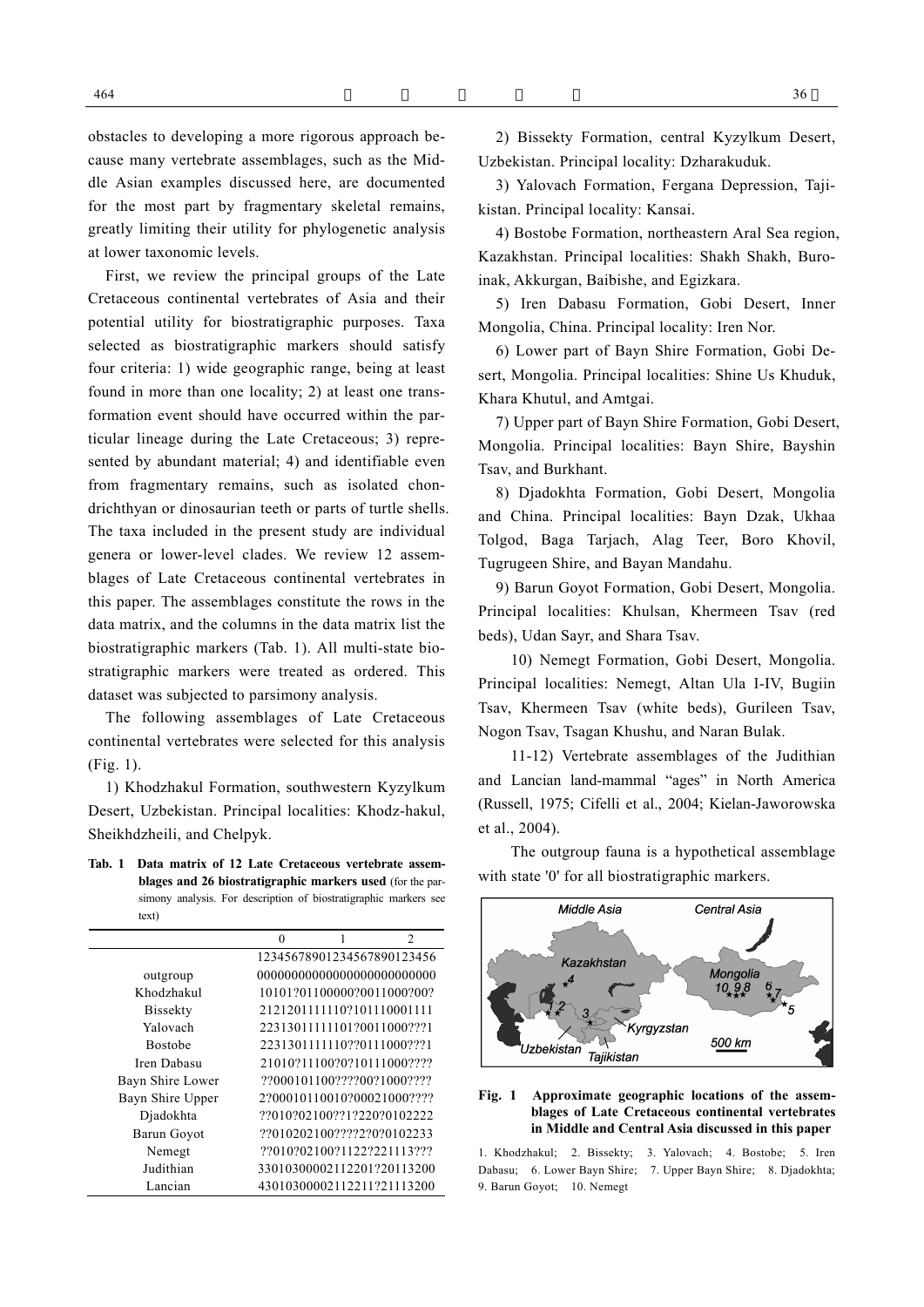## **3 Biostratigraphic Markers**

# **3.1 Chondrichthyans**

Teeth of sharks and rays are among the most common elements in Late Cretaceous microvertebrate assemblages. Freshwater deposits typically yield few chondrichthyan species (Estes, 1964; Beavan & Russell, 1999). Nessov (1997) presented a long list of shark species for the fluvial Bissekty Formation of Uzbekistan, but the majority of these identifications were based on surface-collected specimens derived from the overlying marine Aitym Formation in the section at Dzharakuduk (Archibald et al., 1998). In Middle Asia, two chondrichthyan lineages appear most suitable for the correlation of the Late Cretaceous continental deposits: the hybodont shark *Hybodus* and the rhinobatoid ray *Myledaphus* (Mertinene & Nessov, 1985; Nessov & Mertinene, 1986; Nessov et al., 1994).

BM 1) *Hybodus*: 0) absent [outgroup only]; 1) *H. hodzhakulensis* [Khodzhakul]; 2) *H. kansaiensis* [Bissekty, Yalovach, Bostobe, Iren Dabasu, Upper Bayn Shire]; 3) *H. montanensis* [Judithian]; 4) extinct [Lancian]; ?) microvertebrates not known or not sampled [Lower Bayn Shire, Djadokhta, Barun Goyot, Nemegt].

*H. kansaiensis* is cited for the Iren Dabasu Formation based on Currie & Eberth (1993: 136). Shuvalov & Trusova (1979: 85) listed "*H. asiaticus*" [nomen nudum] for the upper part of the Bayn Shire Formation at Bayshin Tsav. According to L.S. Glickman (cited by Shuvalov & Trusova, 1979: 87) this species is "quite similar to some species of *Hybodus* known from the Santonian of Kazakhstan". Currently the material of *Hybodus* from the Bostobe Formation of Kazakhstan is referred to *H. kansaiensis* (Nessov & Mertinene, 1986; Nessov, 1988, 1997), so the record for the Upper Bayn Shire assemblage is here assigned to that species. In North America *Hybodus* apparently became extinct prior to the Lancian (Estes, 1964; Bryant, 1989; Becker et al., 2004).

BM 2) *Myledaphus*: 0) absent [outgroup, Khodzhakul]; 1) *M. tritus* (Bissekty, Iren Dabasu]; 2) *M. glickmani* [Yalovach, Bostobe]; 3) *M. bipartitus* [Judithian, Lancian]; ?) microvertebrates not known or not sampled [Lower and Upper Bayn Shire, Djadokhta, Barun Goyot, Nemegt].

*Myledaphus* is the most common freshwater elasmobranch in the Campanian and Maastrichtian continental strata of North America, where it is represented by the type species, *M. bipartitus* (Estes, 1964; Bryant, 1989; Beavan & Russell, 1999; Neuman & Brinkman, 2005). In Middle Asia *Myledaphus* first appeared in the uppermost (upper Cenomanian or lower Turonian) portion of the Khodzhakul Formation (Karachadalysai; Nessov, 1997; AA, unpublished data). These teeth are referable to *M. tritus,* which is also known from the Turonian Bissekty Formation (Nessov & Udovichenko, 1986; Nessov, 1988, 1997). Currie & Eberth (1993: 136) cited a similar species for the Iren Dabasu Formation. In Middle Asia this species is replaced by *M. glickmani* in the Santonian Yalovach and Bostobe formations (*Parapalaeobates glickmani* of Nessov & Udovichenko, 1986; generic attribution based on Cappetta [1992]). The teeth of the three species of *Myledaphus* show successive changes in the sculpture on the occlusal surface and increase in size and may represent a single evolutionary lineage.

#### **3.2 Osteichthyans**

Isolated osteichthyan bones are common in Late Cretaceous fluvial deposits but are rarely identified and reported in the literature (Estes, 1964; Nessov, 1985, 1997; Bryant, 1989; Nessov & Panteleeva, 1999; Peng et al., 2001; Neuman & Brinkman, 2005). The dominant groups (Lepisosteidae, Amiidae, and Aspidorhynchidae) do not exhibit marked changes during the entire Late Cretaceous and are represented by very similar species in Middle Asia and North America. For example, certain fish scales dubbed "Holostean B" from the Turonian Bissekty Formation of Uzbekistan and the Campanian Dinosaur Park Formation of Alberta are virtually indistinguishable (Neuman & Brinkman, 2005; A A, unpublished data). The Cenomanian Khodzhakul Formation has a larger proportion of osteichthyans with crushing dentitions, including pycnodontiforms and the semionotid *Lepidotes* (Nessov & Golovneva, 1983; Nessov, 1985), which are not known from the younger, Turonian and Santonian formations of Middle Asia. However, it is unclear if this difference is due to local extinctions of these taxa or reflects greater marine influence during the deposition of the Khodzhakul Formation. The fish remains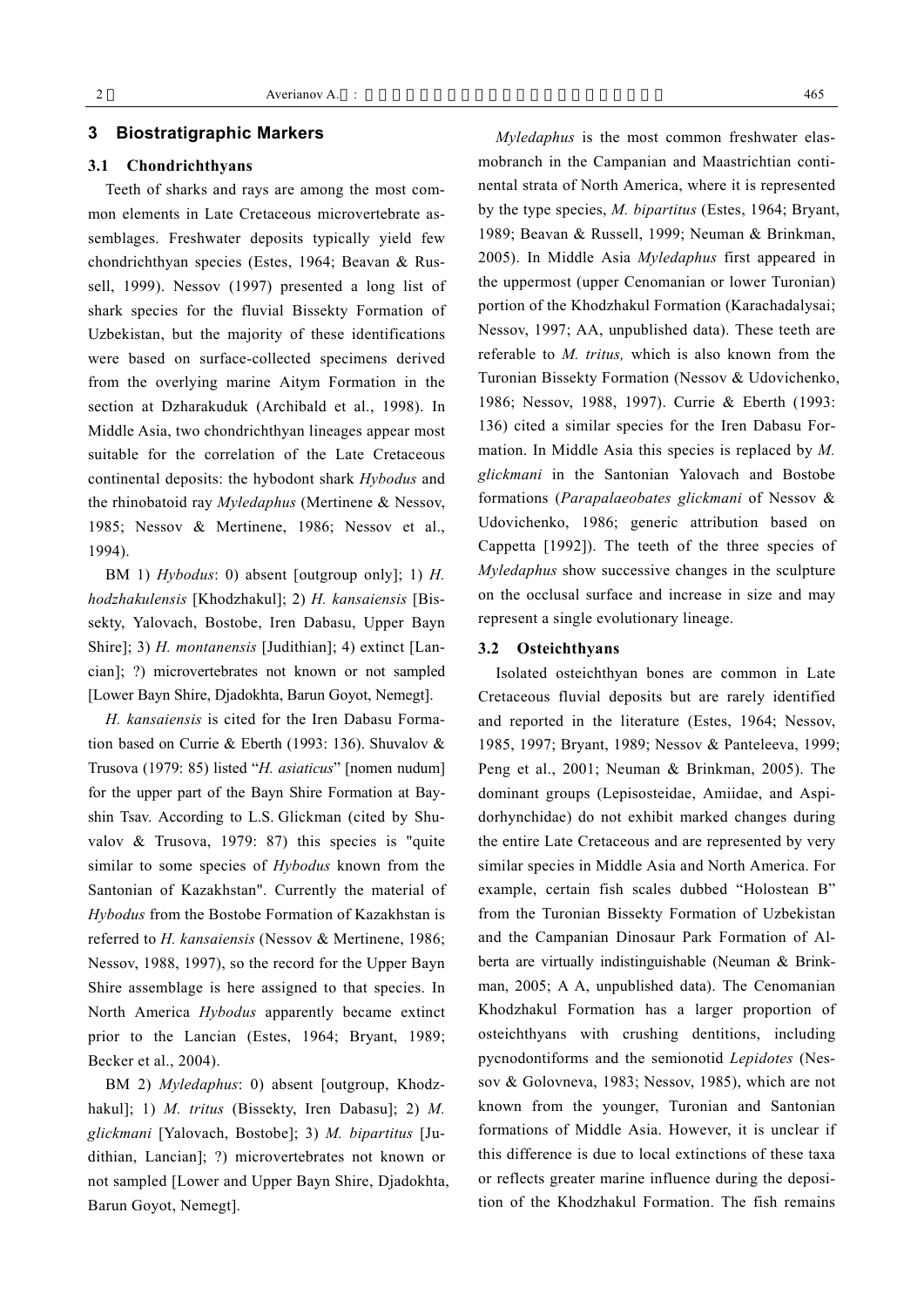from the Gobi Desert have not been studied, although they are known from the Bayn Shire, Iren Dabasu, Barun Goyot, and Nemegt formations. The lack of osteichthyan remains in the Djadokhta Formation, which include extensive eolian deposits (Dashzeveg et al., 2005), may reflect unfavorable environmental conditions for these animals.

#### **3.3 Amphibians**

The composition of Late Cretaceous amphibian assemblages is quite different between North America and Middle Asia. In North America, the enigmatic Albanerpetidae are quite common throughout the Late Cretaceous (Gardner & Böhme, 2008). In Asia this group is known only from rare specimens from the Cenomanian Khodzhakul Formation and possibly a single specimen from the Turonian Bissekty Formation (Gardner & Averianov, 1998; Skutschas, 2007). Salamanders from the Late Cretaceous of North America comprise Amphiumidae, Batrachosauroididae, Scapherpetidae and Sirenidae, whereas all Cretaceous salamanders known to date from Middle Asia are Cryptobranchidae or Cryptobranchoidea (Skutschas, 2009). In Central Asia, Late Cretaceous salamanders are unknown; this is either a sampling artifact or an indication of unfavorable environments. The Middle Asian cryptobranchid *Eoscapherpeton* is potentially important for both biostratigraphy and biogeography (Nessov, 1997; Skutschas, personal communication).

BM 3) *Eoscapherpeton*: 0) absent [outgroup, Iren Dabasu, Lower and Upper Bayn Shire, Djadokhta, Barun Goyot, Nemegt, Judithian, Lancian]; 1) *E. gracilis* [Khodzhakul]; 2) *E. asiaticum* [Bissekty]; 3) *E. superum* [Yalovach, Bostobe].

Late Cretaceous frogs are known mostly from isolated bones in North America and Middle Asia (Estes, 1964; Roček & Nessov, 1993; Sanchiz, 1998; Gardner, 2008; Roček et al., 2010), whereas more complete anuran skeletal remains have been reported from the Gobi Desert (Borsuk-Białynicka, 1978; Špinar & Tatarinov, 1986; Gubin, 1999; Roček, 2008). The discoglossid (or gobiatid) genus *Gobiates*, which is known from the Bissekty and Barun Goyot formations (Roček & Nessov, 1993; Roček, 2008), is potentially important for interregional correlations, but additional anuran records from the other formations are needed for a more comprehensive biostratigraphic assessment of this group.

#### **3.4 Testudines**

Turtles arguably are the most common group of vertebrates in Late Cretaceous continental deposits. Even isolated shell elements are usually diagnostic to the generic level based on characteristic sculpture and patterns of the keratinous scutes. Furthermore, during the Late Cretaceous several phyletic lineages of turtles from different clades underwent considerable evolutionary change in Asia (Sukhanov, 2000). Together these factors make turtles one of the most important vertebrate groups for Late Cretaceous continental biostratigraphy.

BM 4) *Kizylkumemys*: 0) present [outgroup, Khodzhakul, Lower and Upper Bayn Shire]; 1) absent [other assemblages].

*Kizylkumemys* is a pitted-shell turtle (Carettochelyidae) first described from the Cenomanian Khodzhakul Formation of the southwestern Kyzylkum Desert of Uzbekistan (Nessov, 1977). It is also known from the Cenomanian Dzharakuduk Formation of the central Kyzylkum Desert (Nessov, 1997) and from the Early Cretaceous Sao Khua and Khok Kruat formations of Thailand (Tong et al., 2009). In Middle Asia, Carettochelyidae became extinct during the early Turonian (Nessov & Golovneva, 1983). In Mongolia *Kizylkumemys* is known only from the Bayn Shire Formation, from both the lower (Shine Us Khuduk, Khara Khutul) and upper (Bayshin Tsav) parts (Nessov, 1981; Sukhanov, 2000; Sukhanov et al., 2008).

BM 5) Shachemydinae: 0) absent [outgroup, Iren Dabasu, Lower and Upper Bayn Shire, Djadokhta, Barun Goyot, Nemegt, Judithian, Lancian]; 1) *Ferganemys* [Khodzhakul]; 2) *Shachemys ancestralis* [Bissekty]; 3) *Shachemys baibolatica* [Yalovach, Bostobe].

Shachemydinae is a subfamily of Adocidae, which, together with Nanhsiungchelyidae, constitutes the clade Adocusia, which is a sister-group to the clade comprising the soft-shelled turtles (Trionychia) (Syromyatnikova & Danilov, 2009). Shachemydinae is endemic to Asia, where it ranges back to the Early Cretaceous (Lapparent de Broin, 2004). In the Late Cretaceous this group is known exclusively from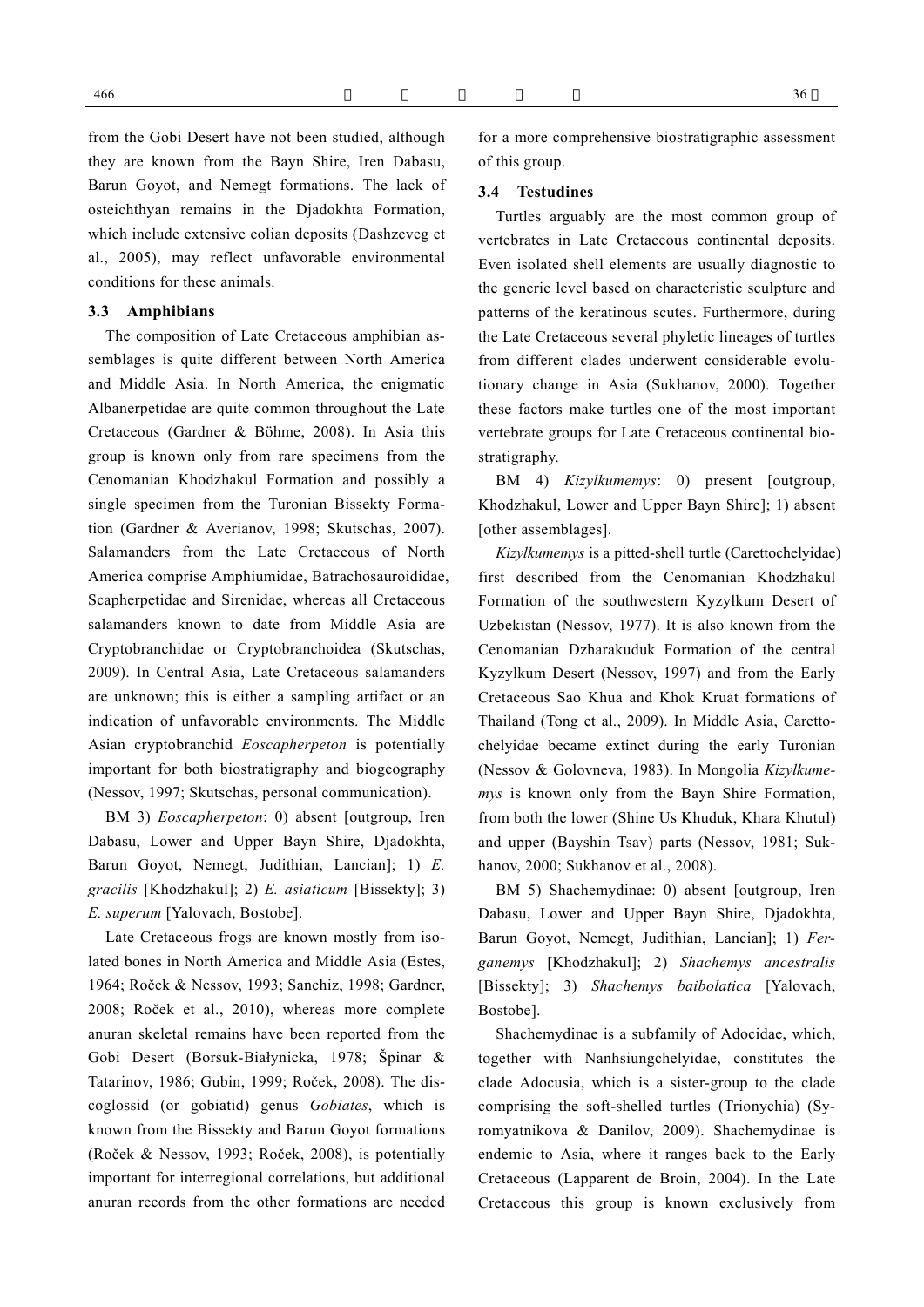Middle Asia, where it appears to be useful for regional biostratigraphy (Danilov et al., 2007).

BM 6) Nanhsiungchelyidae: 0) absent [outgroup, Bissekty, Yalovach, Bostobe]; 1) *Hanbogdemys* [Lower and Upper Bayn Shire, Djadokhta]; *Zangerlia* [Djadokhta, Barun Goyot]; *Basilemys* [Judithian, Lancian]; ?) Nanhsiungchelyidae indet. [Khodzhakul, Iren Dabasu, Nemegt].

The distributional pattern of Nanhsiungchelyidae mirrors that of Shachemydinae. In Middle Asia Nanhsiungchelyidae is known only from rather uninformative remains from the Cenomanian Khodzhakul Formation (Danilov & Syromyatnikova, 2008). In Central Asia and Japan, the group extends back to the Early Cretaceous and was moderately diverse and abundant during the Late Cretaceous (Sukhanov, 2000; Danilov & Syromyatnikova, 2008; Sukhanov et al., 2008). In North America Nanhsiungchelyidae was represented only by *Basilemys*, a common element of Late Cretaceous continental assemblages starting in the Coniacian (Hutchison, 2000; Brinkman, 2003). Makovicky (2008: Fig. 5F) identified *Basilemys* in the Iren Dabasu fauna based on an earlier identification in Currie & Eberth (1993). Currently, however, there are no indisputable records of *Basilemys* from Asia, and earlier identifications should be treated as indeterminate Nanhsiungchelyidae until the material has been properly evaluated (Sukhanov, 2000; Danilov & Syromyatnikova, 2008).

BM 7) *Khunnuchelys*: 0) absent [outgroup, Khodzhakul, Lower and Upper Bayn Shire, Djadokhta, Barun Goyot, Nemegt, Judithian, Lancian]; 1) present [Bissekty, Yalovach, Bostobe, Iren Dabasu].

*Khunnuchelys* is a large soft-shelled turtle (Trionychidae) first reported on the basis of cranial remains from the Iren Dabasu and Bissekty formations (Brinkman et al., 1994). Recently a skull of *Khunnuchelys* was described from the Bostobe Formation of Uzbekistan (Vitek & Danilov, 2010). According to Vitek & Danilov (2010) this genus is possibly also represented by shell material in the Yalovach Formation of Tajikistan. A trionychid taxon of potential importance for intercontinental correlation is *Aspideretoides*, which is known from the Campanian to Maastrichtian of North America and the Santonian to Campanian of Middle Asia (Gardner et al., 1995; Vitek & Danilov, 2010).

BM 8) Lindholmemydidae: 0) absent [outgroup, Judithian, Lancian]; 1) *Lindholmemys* [Khodzhakul, Bissekty, Yalovach, Bostobe, Iren Dabasu, Lower and Upper Bayn Shire]; 2) *Mongolemys* [Djadokhta, Barun Goyot, Nemegt].

Lindholmemydidae is a group of freshwater turtles known exclusively from the Late Cretaceous and Paleogene of Asia (Sukhanov, 2000). Its monophyly remains to be demonstrated; it possibly represents a paraphyletic grouping of stem taxa to the crown clade Testudinoidea. *Lindholmemys* is known from Middle Asia and from the Iren Dabasu and Bayn Shire formations of the Gobi Desert (Danilov & Sukhanov, 2001), whereas *Mongolemys* occurs in the younger formations of the Gobi Desert. A lindholmemydid turtle from the Khodzhakul Formation of Uzbekistan was previously identified as *Mongolemys* (Nessov & Krassovskaya, 1984) or *Khodzhakulemys* (Danilov, 1999). It has now been reassigned to *Lindholmemys* (Danilov, personal communication). A published record of *Mongolemys* from the Lower Cretaceous of Mongolia (Sukhanov, 2000) is probably derived from the Upper Cretaceous, possibly from the Nemegt Formation (Danilov, personal communication).

#### **3.5 Squamates**

Snakes apparently originated in Gondwana and are currently known only from sparse remains from the Late Cretaceous of Europe and North America (Fox, 1975; Gardner & Cifelli, 1999). There are no records to date from the Mesozoic of Middle and Central Asia. Amphisbaenians are predominantly Gondwanan in distribution but have a modest fossil record in Europe and North America (Kearney, 2003). Gao & Nessov (1998) referred the enigmatic *Hodzhakulia* from the Khodzhakul Formation of Uzbekistan to Amphisbaenia, but this assignment was not accepted by later studies (Alifanov, 2000; Kearney, 2003). *Hodzhakulia* could be useful for interregional correlations because it is also occurs in the Lower Cretaceous, possibly Albian, of Mongolia (Alifanov, 2000). Isolated lizard bones are often quite common in the Late Cretaceous fluvial deposits from Middle Asia and North America (Gao & Fox, 1996; Nessov, 1997). The Djadokhta and Barun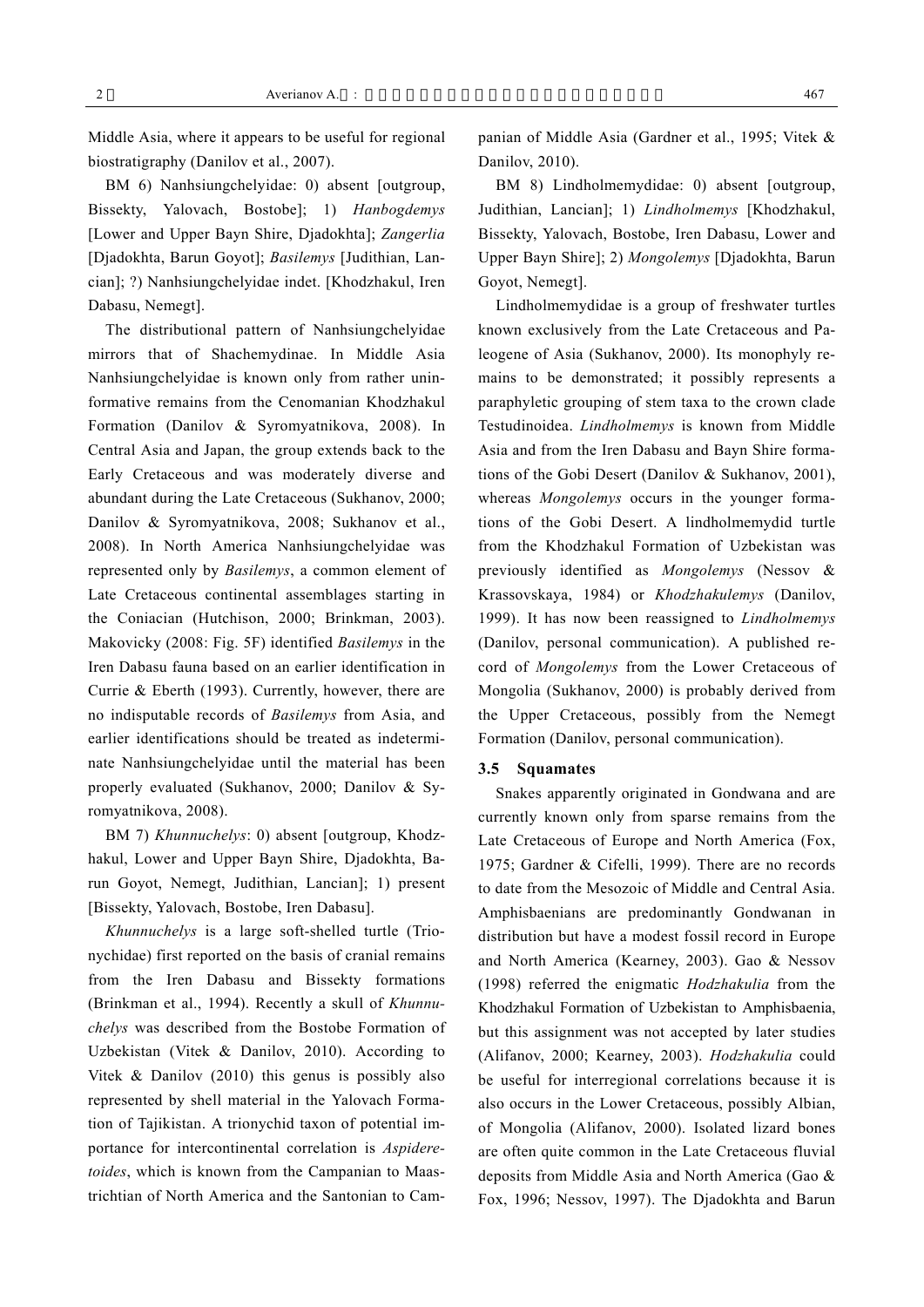Goyot formations of the Gobi Desert have yielded a remarkable diversity of lizards, the majority of which are represented by articulated skulls and skeletons (Alifanov, 2000; Gao & Norell, 2000). This diversity, however, appears to have been overestimated, and certain taxa are in urgent need of taxonomic revision. By contrast, the fossil record for lizards from the fluvial strata of the Nemegt Formation is much less extensive (Alifanov, 2000), and only a single lizard bone has been reported to date from the fluvial deposits of the Iren Dabasu Formation (Currie & Eberth, 1993). Lizards could be useful for the biostratigraphic correlations among the Late Cretaceous localities from the Gobi Desert (Gao & Norell, 2000; Makovicky, 2008), but considerable endemism of the known assemblages currently restricts their utility for interregional correlation.

# **3.6 Choristoderes**

The superficially crocodile-like choristoderes were a common element of continental aquatic ecosystems in Asia during the Early Cretaceous. They were especially diverse and successful in ecosystems lacking crocodyliform archosaurs (Matsumoto & Evans, 2010). Surprisingly, there is not a single record of choristoderes from the Late Cretaceous of Asia, whereas these reptiles were quite common (if less diverse) in North America during this time interval and survived the end-Cretaceous extinction event (Gao & Fox, 1998). In Asia, choristoderes briefly reappeared during the Paleocene, possibly by dispersal from Europe (Averianov, 2005).

# **3.7 Crocodyliforms**

Isolated crocodyliform teeth and osteoderms are fairly common in most Late Cretaceous fluvial deposits from Asia and North America, but these materials are often insufficient for lower-level taxonomic identification. In Asia partial or complete crocodyliform skulls and partial skeletons are known from the Gobi Desert (Efimov, 1988; Osmólska et al., 1997; Storrs & Efimov, 2000; Pol & Norell, 2004a, b; Pol et al., 2009), but there are also some (mostly as yet unpublished) cranial remains from sites in Middle Asia. The latter material is currently under study by P.P. Skutschas and A.S. Rezvyi, and we rely on their personal communications for its identification. The Djadokhta and (to a lesser

extent) Barun Goyot formations have yielded terrestrially adapted "protosuchian" crocodyliforms (*Gobiosuchus*, *Zaraasuchus*, *Zosuchus*). Unidentified "protosuchians" are also known from the Bissekty Formation in Middle Asia. Neosuchian crocodyliforms are represented by *Shamosuchus* in both Central and Middle Asia and *Kansajsuchus* in Middle Asia. Late Cretaceous eusuchians in Asia are represented to date only by rare

BM 9) *Shamosuchus*: 0) absent [outgroup, Judithian, Lancian]; 1) present [all other assemblages].

and interregional biostratigraphy:

records of *Tadzhikosuchus* from the Bissekty, Yalovach, and Bostobe formations. This archaic faunal composition of Late Cretaceous crocodyliform assemblages of Asia, with the presence of "protosuchians" and dominance of non-eusuchian neosuchians, is in striking contrast to the composition of the Campanian and Maastrichtian assemblages of North America, which comprise only eusuchians (Wu, 2005). The following crocodyliform taxa seem to be useful for intra-

BM 10) *Kansajsuchus*; 0) absent [outgroup, Khodzhakul, Iren Dabasu, Lower and Upper Bayn Shire, Djadokhta, Barun Goyot, Nemegt, Judithian, Lancian]; 1) present [Bissekty, Yalovach, Bostobe].

BM 11) Eusuchia: 0) absent [outgroup, Khodzhakul, Iren Dabasu, Lower and Upper Bayn Shire, Djadokhta, Barun Goyot, Nemegt]; 1) *Tadzhikosuchus* [Bissekty, Yalovach, Bostobe]; 2) *Leidyosuchus* [Judithian, Lancian].

## **3.8 Pterosaurs**

The diversity of pterodactyloid pterosaurs reached its peak during the Early Cretaceous and steadily declined during the Late Cretaceous (Butler et al., 2009). There are three principal groups of Late Cretaceous pterodactyloids: Pteranodontidae and Nyctosauridae, restricted to the Western Hemisphere, and Azhdarchidae, almost worldwide in distribution. Remarkably, all of these last surviving clades of pterosaurs are toothless. But teeth of Ornithocheiridae are still common in the majority of nearshore marine environments during the Cenomanian (Barrett et al., 2008). Their presence in microvertebrate assemblages is usually well documented by isolated teeth (Wellnhofer & Buffetaut, 1999; Averianov, 2007a; Vullo & Neraudeau, 2009).

BM 12) Pterosauria: 1) Ornithocheiridae + Azhdarchidae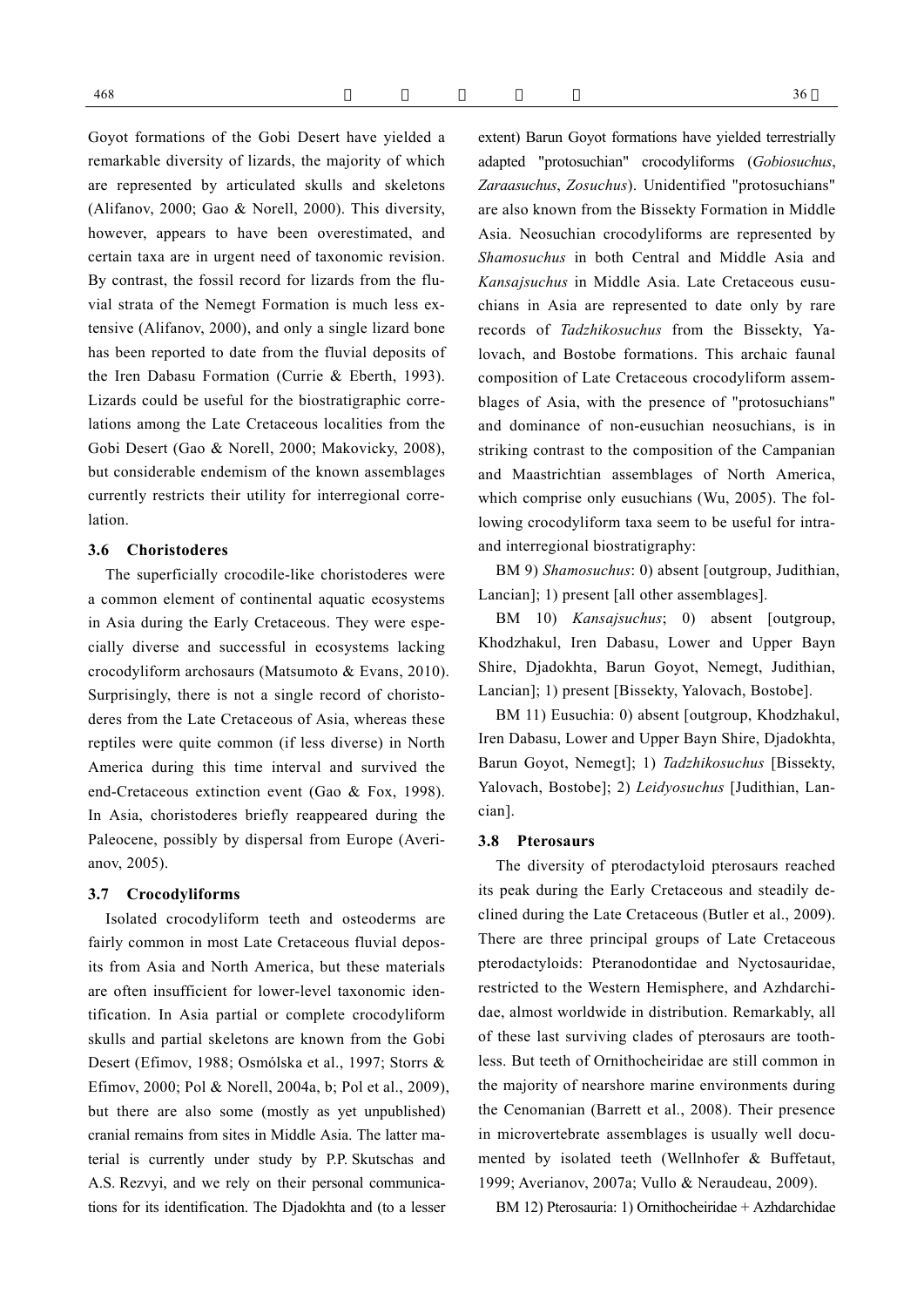[outgroup, Khodzhakul]; 2) Azhdarchidae only [Bissekty, Yalovach, Bostobe, Upper Bayn Shire, Judithian, Lancian]; ?) no pterosaur records [Iren Dabasu, Lower Bayn Shire, Djadokhta, Barun Goyot, Nemegt].

Pterosaurian bones are known from the Iren Dabasu Formation but have not yet been identified (Currie & Eberth, 1993: 136). Azhdarchid remains have recently been recovered from the Upper Bayn Shire Formation (Burkhant & Bayshin Tsav; Watabe et al., 2009), and thus their absence in the Lower Bayn Shire is possibly a sampling artifact. But the absence of these and any other pterosaurs in the semi-arid depositional environments of the Djadokhta and Barun Goyot formation is puzzling. Perhaps these settings were not favorable to pterosaurs. By Nemegt times pterosaurs may have finally vanished in Asia, as there is no known Maastrichtian record of this group for that continent (Barrett et al., 2008; note that these authors mistakenly placed localities from European Russia in Asia).

#### **3.9 Dinosaurs**

An abundance of excellently preserved dinosaurian specimens has been recovered from Late Cretaceous sites in North America and Central Asia, whereas dinosaurian material from Middle Asia typically comprises only incomplete, dissociated bones. However, isolated teeth of a variety of dinosaurs are common at most of the Late Cretaceous microvertebrate sites and can be used for biostratigraphic correlations. Some distinctive dinosaurian dental morphotypes appear to have a wide stratigraphic and geographic range. For example, the teeth of enigmatic theropod *Richardoestesia isosceles* from the Campanian and Maastrichtian of North America (Sankey et al., 2002; Sankey, 2008) are virtually identical to those of *"Asiamericana" asiatica* from the Turonian of Middle Asia (Nessov, 1995; Sues & Averianov, unpublished data). Among the isolated theropod teeth, those of tyrannosauroids and troodontids are most useful for correlation purposes.

BM 13) Tyrannosauroidea: 0) basal tyrannosauroids with labiolingually compressed teeth [outgroup, Khodzhakul, Bissekty, Yalovach, Bostobe, Iren Dabasu, Upper Bayn Shire]; 1) more derived tyrannosaurids with labiolingually thick (incrassate) teeth [Nemegt, Judithian, Lancian]; ?) unknown [Lower Bayn Shire, Djadokhta, Barun Goyot].

The biostratigraphic marker is based on character 201 listed by Brusatte et al. (2010). The derived state was independently acquired by two tyrannosaurid clades of Campanian to Maastrichtian age: Albertosaurinae and (*Daspletosaurus* + (*Tarbosaurus* + *Tyrannosaurus*)). The absence of tyrannosauroids in the Lower Bayn Shire is possibly a sampling artifact. Large theropods are known from the Djadokhta Formation at Ukhaa Tolgod (Dingus et al., 2008), but, at the present time, it is unknown if they are tyrannosauroids and what kind of teeth they have.

BM 14) Troodontidae: 0) dental morphotype similar to *Sinornithoides* [outgroup, Khodzhakul]; 1) dental morphotype similar to *Saurornithoides* [Yalovach, Djadokhta, Nemegt]; 2) dental morphotype similar to *Troodon* [Judithian, Lancian]; ?) unknown [Bissekty, Bostobe, Iren Dabasu, Lower and Upper Bayn Shire, Barun Goyot].

The absence of troodontid teeth in the lower and upper parts of the Bayn Shire Formation and the Barun Goyot Formation of the Gobi Desert, which have not been systematically prospected for microvertebrate remains, possibly represents a sampling artifact. But their absence in the microvertebrate samples from the Bostobe Formation of Kazakhstan (Averianov, 2007b) is puzzling. Troodontids with serrated teeth are not known from the Cenomanian and Turonian of the central Kyzylkum Desert where *Urbacodon,* a taxon with unserrated teeth, is present (Averianov & Sues, 2007).

According to Currie & Eberth (1993: 136), in the Iren Dabasu Formation "troodontid bones are rare, but include distinctive third metatarsals […] in which the distal articulation extends onto the posterior surface of the bone in a broad tongue. A femur (PIN 2549/100, Kurzanov, 1987) collected by the Sino-Soviet expedition is probably from a troodontid. These bones are provisionally referred to *Saurornithoides*…" Subsequently, the presence of *Saurornithoides* sp. has been cited for the Iren Dabasu assemblage (e.g., Weishampel et al., 2004). However, Currie & Dong (2001: 1763-1764) later noted that the metatarsal III of the Iren Dabasu troodontid is more similar to that of *Troodon* and other troodontids rather than *Saurornithoides*. "The Iren Dabasu troodontid, therefore, can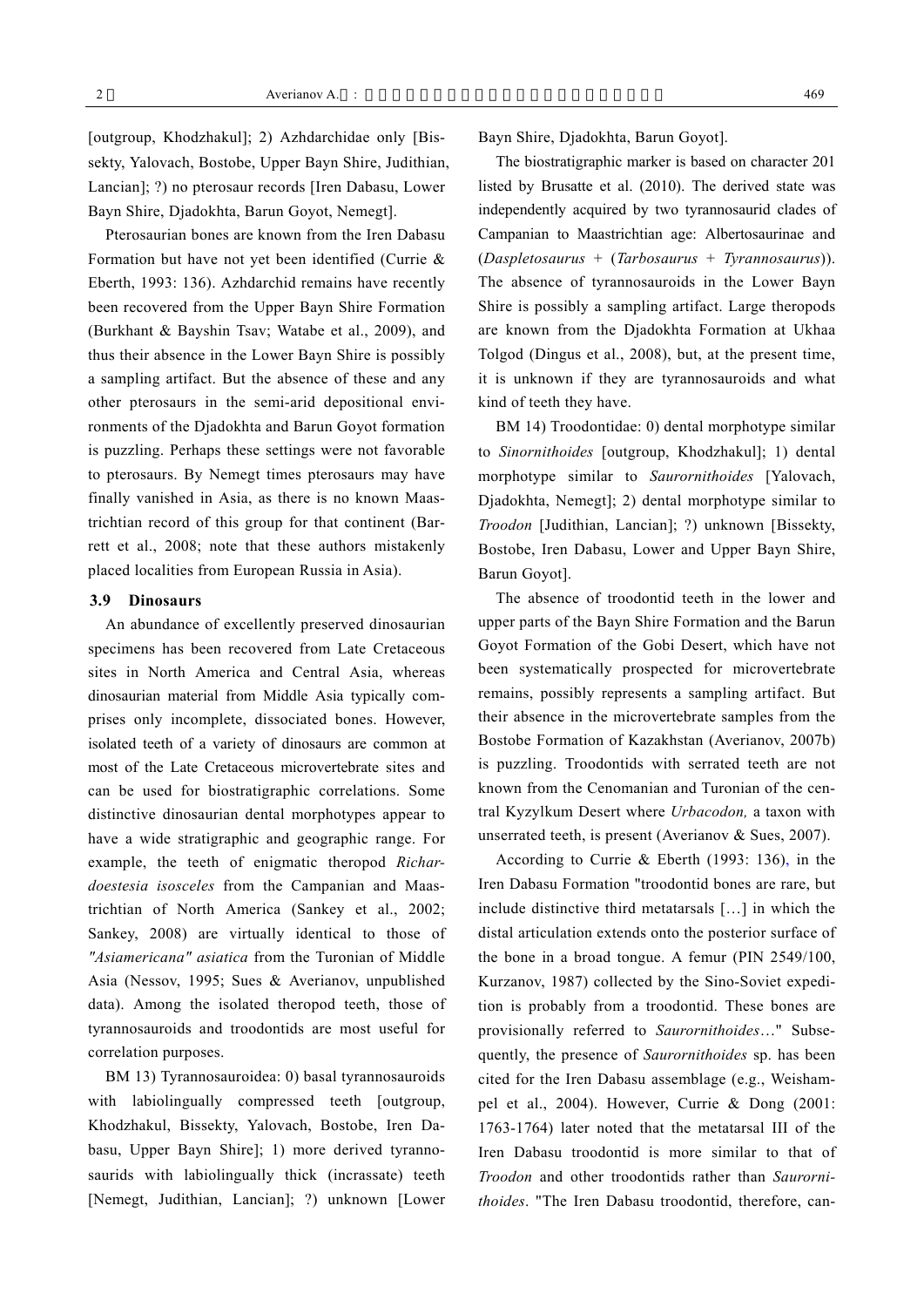not be identified further without additional material…" (Currie & Dong, 2001: 1764). A femur from Iren Nor figured by Kurzanov (1987, Fig. 36) is probably troodontid but cannot be definitely referred to *Saurornithoides*. Thus, *Saurornithoides* should be removed from the faunal list of the Iren Dabasu Formation, and the material from this unit should be listed as Troodontidae indet.

BM 15) Ornithomimosauria: 0) non-arctometatarsalian [outgroup, Upper Bayn Shire]; 1) arctometatarsalian, with ginglymoid distal condyle of metacarpal I [Bissekty, Iren Dabasu]; 2) arctometatarsalian, with ball-like distal condyle of metacarpal I [Nemegt, Judithian, Lancian]; ?) unknown [Khodzhakul, Yalovach, Bostobe, Lower Bayn Shire, Djadokhta, Barun Goyot].

The biostratigraphic marker is based on apomorphic characters established by Kobayashi & Lü (2003) and Kobayashi & Barsbold (2005). Ornithomimosaurs from the Khodzhakul, Yalovach, Bostobe, Djadokhta, and Barun Goyot formations are known from incomplete specimens that do not permit more precise identification (Ksepka & Norell, 2004; Alifanov & Averianov, 2006; Averianov, 2007b). The first state characterizes *Garudimimus* and more basal ornithomimosaurs, the second *Archaeornithomimus*, *Sinornithomimus*, and the ornithomimosaur from the Bissekty Formation, and the third characterizes taxa from the Nemegt Formation (*Anserimimus*, *Gallimimus*) and North America (*Ornithomimus*, *Struthiomimus*).

Currie & Eberth (1993: 137) noted that "at least some of *Archaeornithomimus* specimens [from Iren Dabasu Formation] are actually *Garudimimus*", which is known from the Upper Bayn Shire Formation (Bayshin Tsav & Barsbold, 1981; Kobayashi & Barsbold, 2005). Identification of *Garudimimus* in the Iren Dabasu fauna was based on the putative presence of the first pedal digit in a single arctometatarsalian metatarsus. The presence of a first pedal digit was inferred from a concave facet on the medial side of the second metatarsal (Smith & Galton, 1990). However, as was shown by Kobayashi & Barsbold (2005), the pes of *Garudimimus*, unlike that of *Archaeornithomimus*, is not arctometatarsalian. Furthermore, the contact surface for the first metatarsal in *Garudimimus* is located on the posterior rather than the medial surface of the

second metatarsal (Kobayashi & Barsbold, 2005). Consequently, *Garudimimus* should be removed from the faunal list for the Iren Dabasu Formation.

BM 16) Alvarezsauridae: 0) absent [outgroup, Khodzhakul, Bissekty, Yalovach, Bostobe, Lower and Upper Bayn Shire, Judithian]; 1) basal Alvarezsauridae [Lancian]; 2) Parvicursorinae [Djadokhta, Barun Goyot, Nemegt].

We have adopted the phylogeny of Alvarezsauridae by Longrich & Currie (2009), but we follow Xu et al. (2010a) in using Parvicursorinae for the clade comprising the Mongolian alvarezsaurids. Chiappe et al. (2002: fig. 4.26A, B) referred an isolated fibula from Iren Dabasu to Alvarezsauridae, but this bone more likely belongs to *Avimimus* (Longrich & Currie 2009: 240). In China parvicursorines are known from strata older than the Djadokhta Formation (Xu et al., 2010a).

BM 17) Oviraptorosauria: 0) absent [outgroup, Khodzhakul, Yalovach, Lower and Upper Bayn Shire]; 1) Oviraptorosauria stem to Oviraptoridae [Bissekty, Bostobe, Iren Dabasu, Barun Goyot, Nemegt, Judithian, Lancian]; 2) Oviraptoridae (Oviraptorinae + Ingeniinae) [Djadokhta, Barun Goyot, Nemegt].

The phylogeny of Oviraptorosauria is based on Longrich et al. (2010). Stem Oviraptorosauria includes *Avimimus*, *Gigantoraptor*, and Caenagnathidae (including Elmisauridae).

BM 18) Therizinosauroidea: absent [outgroup, Djadokhta, Barun Goyot]; Therizinosauroidea basal to Therizinosauridae [Khodzhakul, Bissekty, Yalovach, Bostobe, Iren Dabasu, Lower Bayn Shire]; 2) Therizinosauridae [Lower and Upper Bayn Shire, Nemegt]; ?) unknown [Judithian, Lancian].

We have adopted the phylogeny of Therizinosauroidea by Zanno (2010). The semiarid environments of the Djadokhta and Barun Goyot may not have been favorable for therizinosauroids. The status of alleged records of therizinosaurs from the Campanian and Maastrichtian of North America is uncertain (Zanno, 2010).

BM 19) Hadrosauroidea: 0) absent [outgroup]; 1) basal Hadrosauroidea [Khodzhakul, Bissekty, Yalovach, Bostobe, Iren Dabasu, Upper and Lower Bayn Shire]; 2) Hadrosauridae [Nemegt, Judithian, Lancian]; ?) unknown [Djadokhta, Barun Goyot].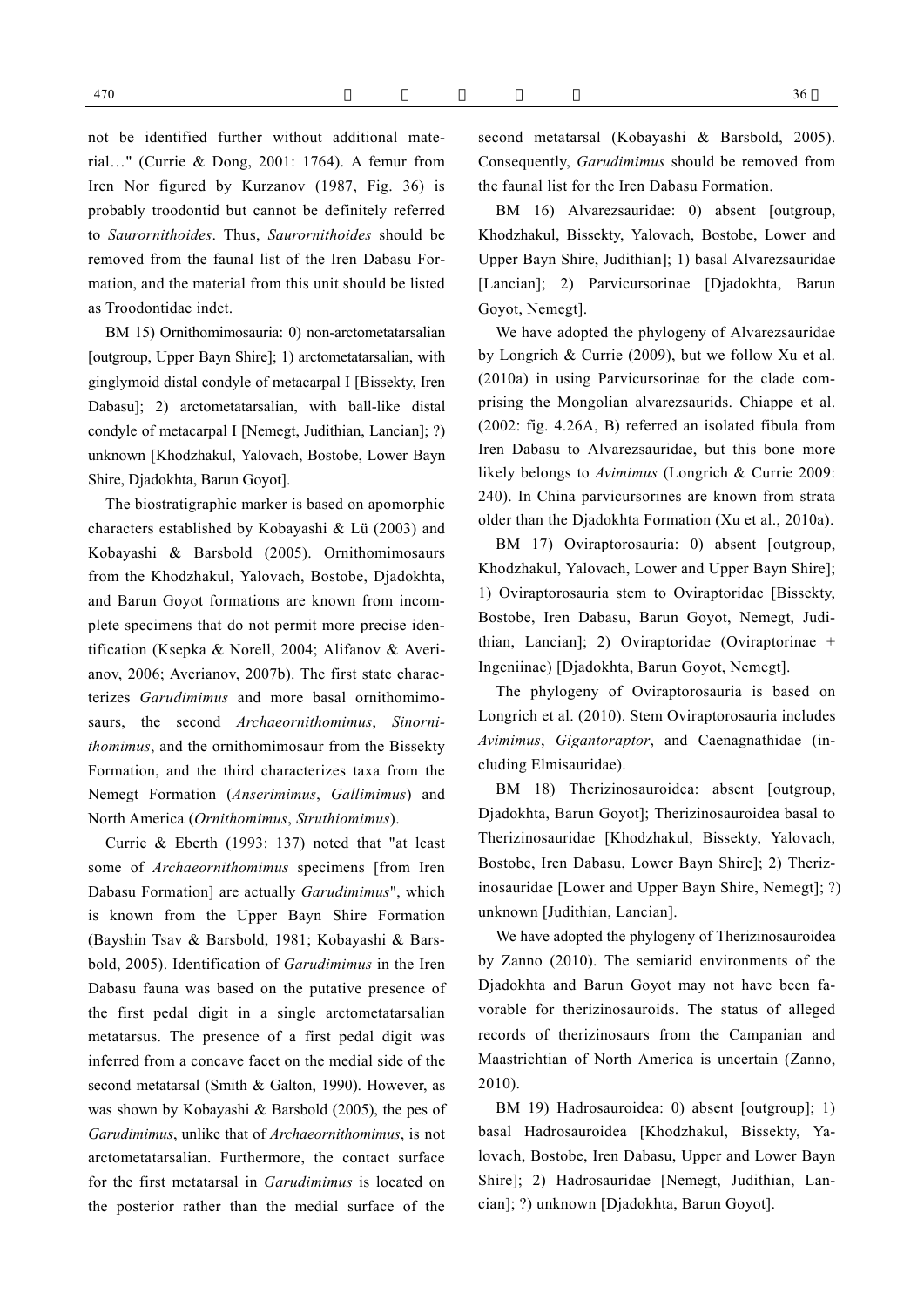The phylogeny of Hadrosauroidea is based on the analysis by Sues & Averianov (2009b), with *Aralosaurus* placed outside Hadrosauridae. Hadrosauroid remains from the Djadokhta and Barun Goyot formations are rare, fragmentary, and currently indeterminate. The single exception to date is an occurrence of several juvenile hadrosauroid skeletons at Tugrugyin Shireh (Barsbold & Perle, 1983). Perhaps hadrosauroids used these semi-arid environments for nesting, but preferred feeding in more humid, more richly vegetated settings. Hadrosauroid remains are common in the fluvial strata of the Bayn Shire, Bissekty, Iren Dabasu, and Nemegt formations.

BM 20) *Saurolophus*: 0) absent [outgroup, Khodzhakul, Bissekty, Yalovach, Bostobe, Iren Dabasu, Lower and Upper Bayn Shire, Djadokhta, Barun Goyot, Judithian]; 1) present [Nemegt, Lancian].

The crested hadrosaurine *Saurolophus*, from the Nemegt Formation of Mongolia and from unit 4 of the Horseshoe Canyon Formation of Alberta, Canada, is the only known Late Cretaceous dinosaurian genus definitely shared between Asia and western North America (Bell, 2011, in press). It provides important evidence for dating the Nemegt Formation as Maastrichtian.

BM 21) Pachycephalosauria: 0) absent [outgroup, Khodzhakul, Bissekty, Yalovach, Bostobe, Iren Dabasu, Lower and Upper Bayn Shire]; 1) present [Djadokhta, Barun Goyot, Nemegt, Judithian, Lancian].

In Mongolia, Pachycephalosauria is represented by rare but rather complete skeletal remains (Maryańska et al., 2004). In North America pachycephalosaurs are mostly known by isolated frontoparietals as well as teeth from the fluvial strata of Judithian and Lancian age (Baszio, 1997). Not a single tooth of this morphotype has been identified to date in any of the extensive microvertebrate assemblages from the Late Cretaceous of Middle Asia. Possibly pachycephalosaurs were not present in Asia prior to the Campanian.

#### **3.10 Aves**

The fossil record of Late Cretaceous birds is generally sparse but a number of rather complete specimens have been recovered from the Gobi Desert (Elżanowski, 1977; Kurochkin, 1996, 2000; Chiappe et al., 2001; Clarke & Norell, 2002). In Middle Asia, Enantiornithiformes and taxa of uncertain affinities are known from isolated bones or bone fragments (Kurochkin, 2000; Chiappe & Walker, 2002). In Mongolia, both enantiornithiform and ornithuran birds were present, whereas ornithurans predominate in the Judithian and Lancian of North America (Kurochkin, 2000; Hope, 2002; Clarke & Norell, 2004; Longrich, 2009). The majority of the Late Cretaceous taxa of Enantiornithiformes and Ornithurae from Asia are endemic and thus not useful for interregional correlations. However, one group, Hesperornithiformes, is potentially important for biostratigraphy. In North America this group ranges from the Cenomanian to the Maastrichtian (Tokaryk et al., 1997; Everhart & Bell, 2009; Wilson et al., 2011). In Europe Hesperornithiformes are present during the Campanian (Nessov & Yarkov, 1993; Panteleyev et al., 2004; Rees & Lindgren, 2005). In Asia all known records of Hesperornithiformes appear to be Maastrichtian in age (Nessov & Borkin, 1983; Nessov & Prizemlin, 1991; Kurochkin, 2000; Dyke et al., 2006).

BM 22) Hesperornithiformes: 0) absent [outgroup, Khodzhakul, Bissekty, Yalovach, Bostobe, Iren Dabasu, Lower and Upper Bayn Shire, Djadokhta, Barun Goyot]; 1) present [Nemegt, Judithian, Lancian].

#### **3.11 Mammalia**

The rapid evolution of many mammalian groups, the abundance of their fossil remains, and easy identification of taxa from dental remains were the main reasons for the development of the land mammal "ages" or biozones on most continents (e.g., Lindsay, 2003). Three principal land mammal ages have been proposed for the Late Cretaceous of North America: Aquilan (late Santonian to early Campanian), Judithian (middle Campanian), and Lancian (late Maastrichtian) (Russell, 1975; Cifelli et al., 2004; Kielan-Jaworowska et al., 2004). The mammalian taxa from these ages are mostly endemic and unknown outside North America, except for the eutherian *Paranyctoides*, which is also known from the Bissekty and Aitym formations (Turonian and ?Coniacian) in Middle Asia (Archibald & Averianov, 2001; Averianov & Archibald, 2003). The mammalian assemblages from Mongolia are for the most part endemic, but allow correlation among the various localities in the Gobi Desert (Kielan-Jaworowska, 1974; Kielan-Jaworowska et al.,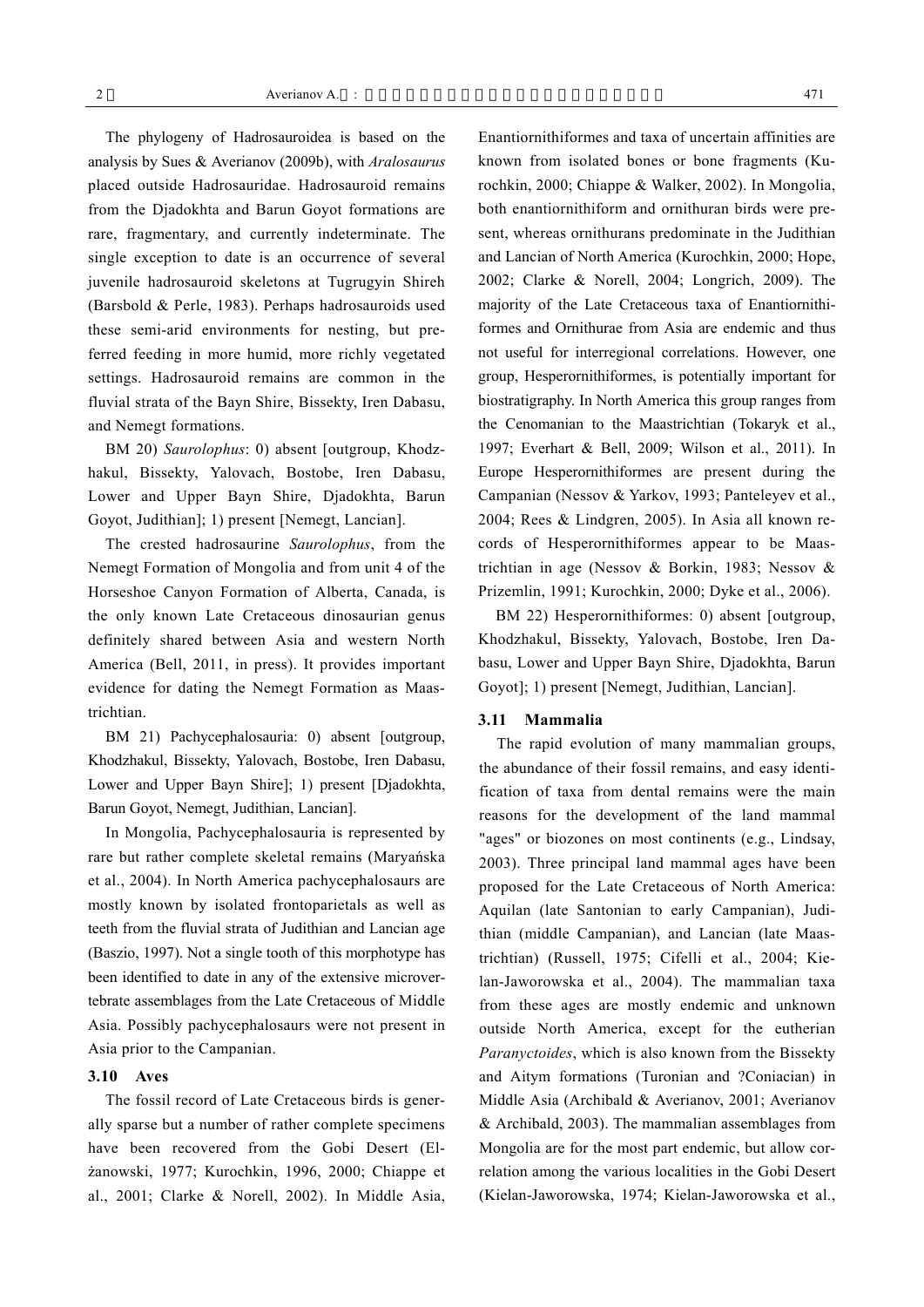2003). One Mongolian multituberculate, *Bulganbaatar*, is known also from the early Campanian nearshore strata with marine fossils in Kazakhstan (Darbasa Formation; Averianov, 1997), which would indicate a Campanian date for the Djadokhta Formation (which is supported by magnetostratigraphic data; Dashzeveg et al., 2005).

BM 23) Cimolodonta: 0) absent [outgroup only]; 1) *Uzbekbaatar* [Bissekty]; 2) Djadokhtatheroidea [Djadokhta, Barun Goyot]; Cimolomyidae [Nemegt, Judithian, Lancian]; ?) unknown [Khodzhakul, Yalovach, Bostobe, Iren Dabasu, Lower and Upper Bayn Shire].

Multituberculates were the most diverse and abundant group of mammals in the Late Cretaceous of North America and Central Asia. In the latter region this group is represented by numerous well-preserved skulls and skeletons (Kielan-Jaworowska et al., 2004). On the contrary, multituberculates are absent or very rare in the eutherian-dominated Late Cretaceous mammalian assemblages of Middle Asia. In the extensively sampled Bissekty fauna they represent about 1% of all mammalian fossils recovered to date (Archibald & Averianov, 2005; Averianov & Archibald, 2006). In the latter multituberculates are represented only by the archaic cimolodontan *Uzbekbaatar*, the phylogenetic position of which is unresolved (Kielan-Jaworowska et al., 2004; Averianov & Archibald, 2006). The relationships of *Buginbaatar*, the only multituberculate taxon from the Nemegt Formation, are also uncertain. It has provisionally been referred to Cimolomyidae (Kielan-Jaworowska et al., 2004), and is more similar to certain North American taxa than to any other multituberculate taxon from the Gobi Desert.

BM 24) Deltatheridiidae: 0) absent [outgroup, Khodzhakul]; 1) *Sulestes* [Bissekty]; 2) *Deltatheridium* or *Deltatheroides* [Djadokhta, Barun Goyot, Judithian, Lance]; ?) unknown [Yalovach, Bostobe, Iren Dabasu, Lower and Upper Bayn Shire, Nemegt].

The metatherian clade Deltatheridiidae is known in North America from the Early Cretaceous and from a few records from the Judithian and Lancian faunas (Fox, 1974; Davis et al., 2003; Kielan-Jaworowska et al., 2004; Rougier et al., 2004). The latter records possibly represent dispersals from Asia. In Asia this group is represented by well-preserved specimens from Mongolia and more fragmentary material from Uzbekistan and Kazakhstan (Averianov, 1997; Rougier et al., 1998, 2004; Averianov et al., 2010). The absence of this group from other formations in Middle and Central Asia possibly represents sampling artifacts.

BM 25) Asioryctitheria: 0) absent [outgroup, Khodzhakul, Judithian, Lancian]; 1) *Daulestes* [Bissekty]; 2) *Kennalestes* [Djadokhta]; 3) *Asioryctes* [Barun Goyot]; ?) unknown [Yalovach, Bostobe, Iren Dabasu, Lower and Upper Bayn Shire, Nemegt].

The endemic Asian eutherian clade Asioryctitheria is well known from the Bissekty Formation of Middle Asia and the Djadokhta and Barun Goyot formations of Central Asia (Archibald & Averianov, 2006). This group of rapidly evolving mammals has potential for biostratigraphic correlation between Late Cretaceous continental vertebrate localities in Asia. Additional discoveries of asioryctitherians from the fluvial formations of the Gobi Desert may be helpful in constraining the stratigraphic positions of these units.

BM 26) Zalambdalestidae: 0) absent [outgroup, Judithian, Lancian]; 1) *Kulbeckia* [Bissekty, Yalovach, Bostobe]; 2) *Zalambdalestes* [Djadokhta]; 3) *Barunlestes* [Barun Goyot]; ?) unknown [Khodzhakul, Iren Dabasu, Lower and Upper Bayn Shire, Nemegt].

This is another clade of Late Cretaceous eutherians endemic to Asia and also has potential for biostratigraphic correlation. In the Khodzhakul Formation Zalambdalestidae is represented only by a single isolated petrosal to date (Averianov & Archibald, 2005). *Kulbeckia* is best known from the Bissekty Formation of Uzbekistan, but some teeth have also been recovered from the Yalovach Formation of Tajikistan (Archibald & Averianov, 2003). *Beleutinus*, a poorly known zalambdalestid taxon from the Bostobe Formation of Kazakhstan, is more comparable in its "stage of evolution" to *Kulbeckia* than to any of the Mongolian zalambdalestids (AA, personal observation). *Alymlestes* from the Campanian of Kazakhstan has a derived structure of the lower molars similar to that of the Mongolian zalambdalestids (Averianov & Nessov, 1995).

### **4 Parsimony analysis**

The data matrix comprises 13 vertebrate assem-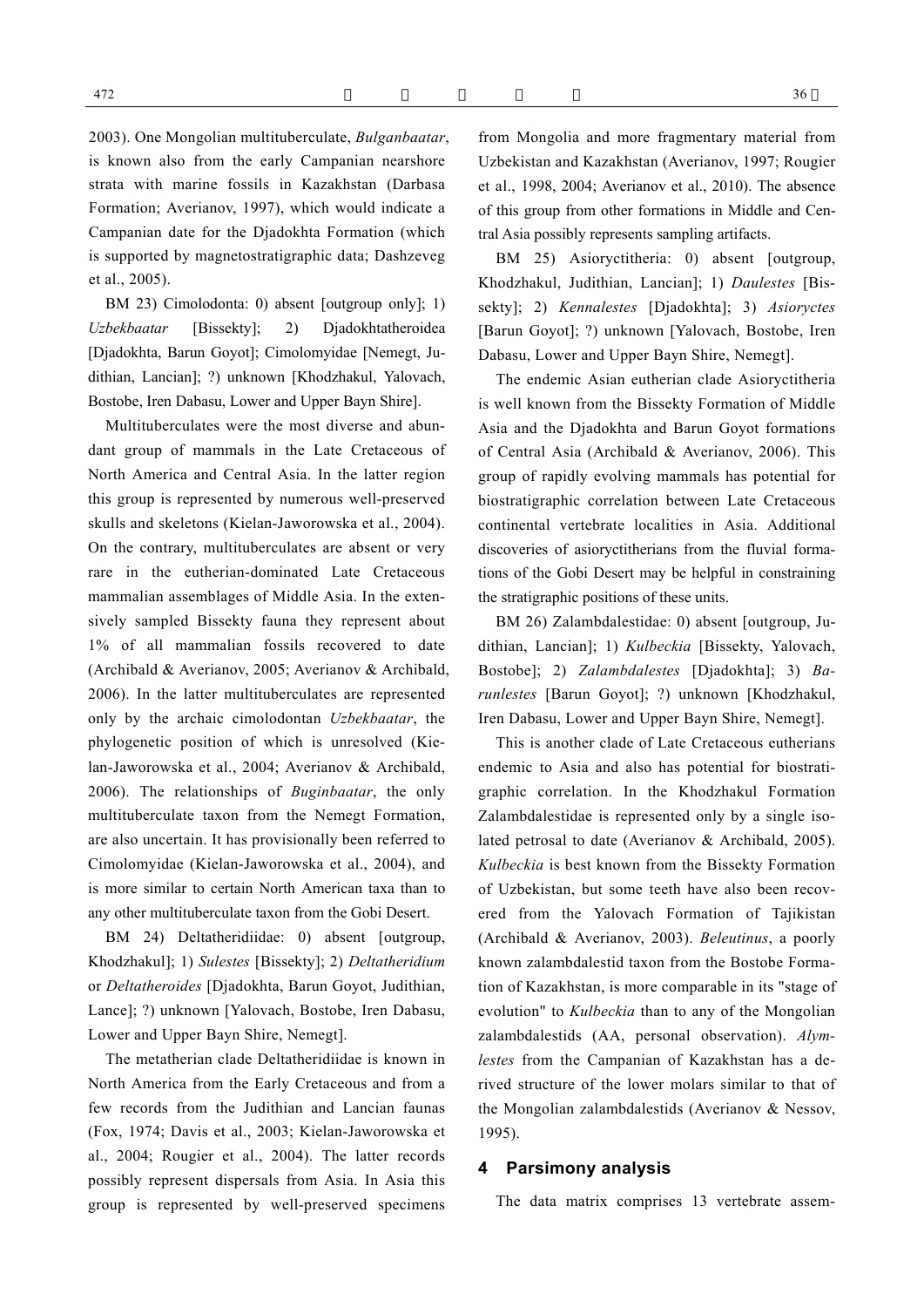blages and 26 biostratigraphic markers (Table 1) and was analyzed using three parsimony programs. Implementation of the branch and bound search algorithm of PAUP, version 4.0b10 (Swofford, 2002), produced five trees, each with a length of 65 steps, a consistency index of 0.80, and a retention index of 0.83. TNT (Goloboff et al., 2003; new technology search algorithm) and NONA version 2.0 (Goloboff, 1999; 1,000 repetitions of the parsimony ratchet algorithm) run with the Winclada version 1.00.08 interface (Nixon, 1999) both produced two trees, each with a length of 59 steps, a consistency index of 0.88, and retention index of 0.87. The latter result, requiring fewer transformations, is accepted here. Both most parsimonious trees are illustrated in Fig. 2. Only unambiguously optimized apomorphic biostratigraphic markers are shown in Fig. 2 and discussed here.

The two most parsimonious trees differ in the topology of segment A (Fig. 2), with the North American faunas either basal (tree 1) or apical (tree 2) to the assemblage from the Nemegt Formation.

The most basal of the vertebrate assemblages discussed in this paper is Khodzhakul. Its marker taxa are *Eoscapherpeton gracilis* (3[1]) and *Ferganemys* (5[1]). The more apical assemblages are united by the absence of ornithocheirid pterosaurs (12[1]) and presence of *Hybodus kansaiensis* (1[2]). The cluster next branching off unites the two Bayn Shire assemblages based on the shared presence of *Hanbogdemys* (6[1]). The more apical assemblages are united by the absence of *Kizylkumemys* (4[1]) and the presence of Oviraptorosauria stem to Oviraptoridae (17[1]). These assemblages are divided into two groups, a Middle Asian one plus Iren Dabasu and a variable segment A. The first group is supported by the shared presence of *Khunnuchelys* (7[1]). The Middle Asiatic assemblages share the presence of the crocodyliforms *Kansajsuchus* (10[1]) and *Tadzhikosuchus* (11[1]). The Yalovach and Bostobe assemblages share the presence of *Myledaphus glickmani* (2[2]).

The Gobi and North American assemblages are united either by the presence of tyrannosaurids with halosauria and *Mongolemys* (8[2]) (tree 2). On Tree 1 the North American complexes share the absence of *Shamosuchus* 9([0]) and the presence of *Leidyosuchus* (11[2]) and *Troodon* (14[2]). The presence of Parvicursorinae (16[2]) unites the Gobi faunas, and theincrassate teeth (13[1]), Hadrosauridae (19[2]), and Pachycephalosauria (21[1]) (tree 1) or by Pachyceppresence of Djadokhtatheroidea (23[2]) unites the



# **Fig. 2 Two most parsimonious trees produced by the parsimony ratchet algorithm of NONA version 2.0 using the data matrix present in Tab. 1**

The trees differ in the topology of segment A. Only unambiguous biostratigraphic markers are shown (black circles represent nonhomoplasies and white circles represent homoplasies). The numbers at the circles are biostratigraphic markers (above) and states (below)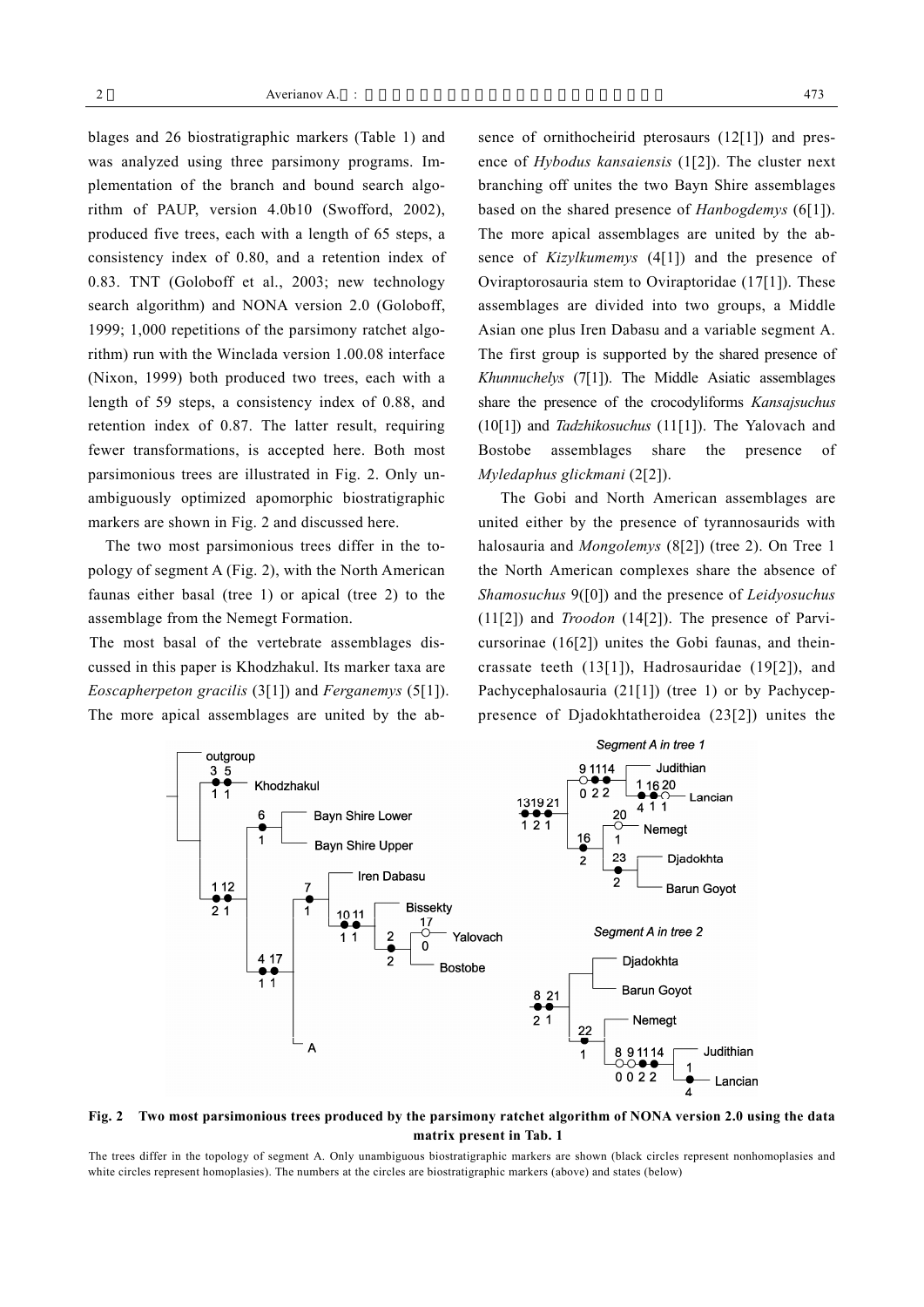Pachycephalosauria (21[1]) (tree 1) or by Pachyceppresence of Djadokhtatheroidea (23[2]) unites the Djadokhta and Barun Goyot assemblages. On Tree 2 the Nemegt and North American faunas are grouped together by the presence of Hesperornithiformes (22[1]), and the North American faunas share the absence of *Lindholmemys* (8[0]) and *Shamosuchus* (9[0]) and the presence of *Leidyosuchus* (11[2]) and *Troodon* (14[2]).

# **5 Succession of the Late Cretaceous vertebrate assemblages in Middle and Central Asia**

#### **5.1 Middle Asia**

In the Kyzylkum Desert there are two principal Late Cretaceous vertebrate-bearing formations: the early Cenomanian Khodzhakul Formation in the southwestern Kyzylkum and the middle to late Turonian Bissekty Formation in the central Kyzylkum. Archibald & Averianov (2005) named the vertebrate assemblages from these stratigraphic units the Sheikhdzheili and Bissekty local faunas, respectively. However, the first fauna is named after the most important locality and the second name is derived from a stratigraphic unit. For the sake of consistency, we here use only names for vertebrate local faunas that are derived from their respective stratigraphic units rather than the principal localities. Thus, we now refer to the Sheikhdzheili local fauna of Archibald & Averianov (2005) as the Khodzhakul local fauna.

The turtle assemblage of the Khodzhakul Formation is characterized by the presence of *Ferganemys* and *Kizylkumemys*, which are absent from younger faunal assemblages in Middle Asia. *Ferganemys* was originally described from the Lower Cretaceous of Kyrgyzstan (Nessov & Khozatsky, 1977). Syromyatnikova (2011) has recently questioned the referral of the Kyzylkum species, *F. itemirensis*, to the same genus. *Ferganemys itemirensis* was first described from the Cenomanian of the central Kyzylkum Desert (Nessov, 1981). *Kizylkumemys* and *Ferganemys* appear to be useful taxa for correlating pre-Turonian vertebrate assemblages in Middle Asia.

The dinosaurian assemblages from the Khodzhakul and Bissekty formations are remarkably similar at the family level. This is not surprising in view of their geographic proximity and similar ages (both faunas are separated by an interval of only five to eight million years). The most conspicuous difference between the two faunas is the presence of the basal neoceratopsian *Asiaceratops* in the Khodzhakul assemblage, where it was one of most common herbivorous dinosaurs. In the Bissekty local fauna basal neoceratopsians are apparently represented by a rare, distinct taxon. In this fauna there is also a second ceratopsian, the stem ceratopsid *Turanoceratops* (Sues & Averianov, 2009a). *Turanoceratops* is not common in the Bissekty local fauna and unknown from the Khodzhakul local fauna to date. There are some minor morphological differences between the ornithomimids, therizinosaurids, and hadrosauroids from these faunas. However, it is difficult to evaluate these differences because of the fragmentary nature of the available Khodzhakul dinosaurian remains.

Only eutherians are known from the Khodzhakul mammalian assemblage: the stem eutherian *Bobolestes*, plesiomorphic zhelestids, and a possible zalambdalestid (Averianov & Archibald, 2005). Zhelestids are represented by taxa less derived than those from the Bissekty local fauna.

A vertebrate assemblage from the Cenomanian Dzharakuduk Formation at Itemir in the Itemir-Dzharakuduk Depression of the central Kyzylkum closely resembles the Khodzhakul local fauna in its composition. It includes five taxa of dinosaurs: Tyrannosauroidea indet., *Urbacodon itemirensis* (Troodontidae), Neosauropoda indet., Hadrosauroidea indet., and *Asiaceratops salsopaludalis* (Neoceratopsia). Skeletal remains of *Asiaceratops* are common at this locality and indistinguishable from those from sites in Karakalpakistan. The latter have yielded a troodontid with unserrated teeth, whereas the Khodzhakul fauna has a troodontid with serrated teeth. A similar taxon with unserrated teeth, *Urbacodon* sp., is present in the younger Bissekty local fauna of the same region (Averianov & Sues, 2007). Currently it is unclear if this similarity is due to the close geographic proximity of the two localities or the younger geological age of the Itemir local fauna relative to the Khodzhakul local fauna. The presence of *Ferganemys* and *Kizylkumemys* as well as ornithocheirid pterosaurs in the Dzhara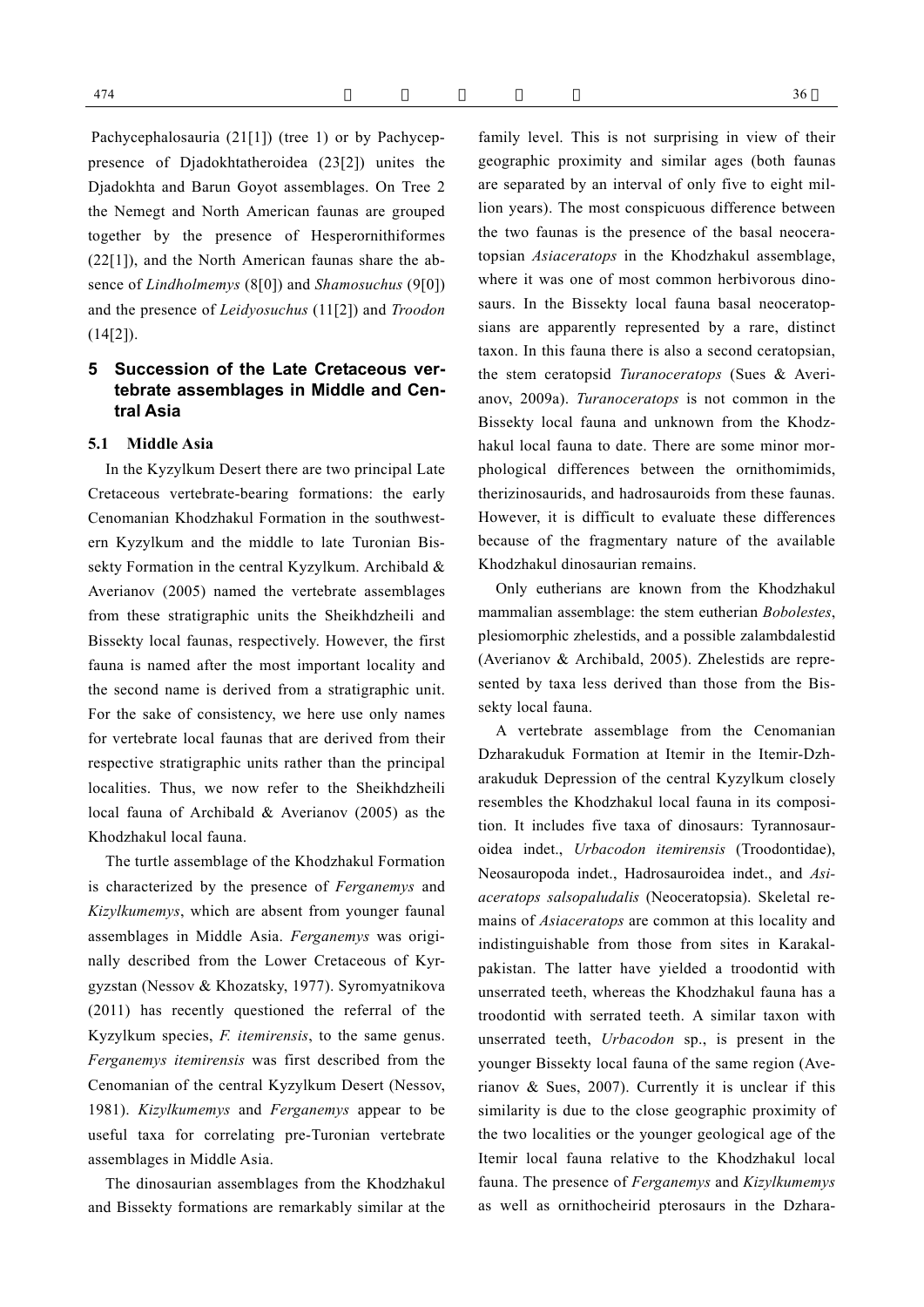kuduk Formation support its Cenomanian age.

The only Cenomanian vertebrate assemblages known in Middle Asia outside the Kyzylkum Desert are those from the Sharikhan and other formations in the Fergana Depression of Kyrgyzstan. These units have yielded only incomplete dinosaurian remains, including large Theropoda indet. (Tyrannosauroidea?), Ornithomimosauria indet., Sauropoda indet., and Hadrosauroidea indet. (Nessov, 1995; Averianov, 2006).

In the Itemir-Dzharakuduk Depression the Cenomanian and Turonian dinosaur-bearing fluvial deposits are separated by a thick marine section deposited during the early Turonian transgression (Uchkuduk and Dzheirantau formations; Pyatkov et al., 1967; King, personal communication). Similarly, the fluvial deposits of the Cenomanian Khodzhakul Formation in Karakalpakistan are overlain by the early Turonian marine strata of the Beshtyube Formation (Schultz, 1972; King, personal communication). During this early Turonian transgression a significant faunal turnover took place among marine vertebrates and freshwater turtles (Nessov & Golovneva, 1983; Nessov, 1997). However, terrestrial vertebrates, including dinosaurs, seem to have been little affected by this turnover. A notable exception is the disappearance of ornithocheirid pterosaurs in the region after the Cenomanian (Averianov, 2007a), which may have been related to changes in the fish fauna.

The vertebrates from the Aitym Formation at Dzharakuduk (Aitym local fauna) come from nearshore marine deposits with numerous remains of a diversity of chondrichthyan and other fishes. This stratigraphic unit marks a transgression following the deposition of the fluvial Bissekty Formation, possibly during the latest Turonian or Coniacian (King, personal communication). The few dinosaurian teeth recovered to date from the Aitym Formation are indistinguishable from those from the underlying Bissekty Formation. The mammalian fauna is also very similar, except for the presence of a slightly more derived species of the multituberculate *Uzbekbaatar*, which also appears to be more common here (Averianov & Archibald, 2003).

The marine transgression continued in the Kyzylkum region during the Santonian and Campanian and reached its peak in the Maastrichtian (Pyatkov et al., 1967; King, personal communication). This explains the rarity of dinosaur occurrences in the Kyzylkum Desert for this time interval.

The Turonian Zhirkindek Formation in the Aral Sea region of Kazakhstan is coeval with the Bissekty Formation of Uzbekistan. Its poorly known dinosaurian assemblage includes Tyrannosauroidea indet., Ornithomimosauria indet., Therizinosauroidea indet., Dromaeosauridae indet., Sauropoda indet., Hadrosauroidea indet., and Neoceratopsia indet. (Nessov, 1995; Kordikova et al., 2001; Averianov, 2007b; Averianov & Sues, 2009). The hadrosauroid bones from the Zhirkindek Formation are very similar to those of *Levnesovia* from the Bissekty local fauna (Sues & Averianov, 2009b). The only difference between the two faunas is the presence of a large basal neoceratopsian in the Zhirkindek fauna (Averianov & Sues, 2009). Other vertebrates from the Zhirkindek Formation include fishes, turtles, lizards, and crocodyliforms (Kordikova et al., 2001) but these materials have not yet been studied in detail.

Younger, Santonian vertebrate faunas are known in Middle Asia from regions unaffected by the post-Turonian marine transgression. These are the Yalovach local fauna in the Fergana Depression of Tajikistan and the Bostobe local fauna in the Aral Sea region of Kazakhstan. All common groups of dinosaurs in the Bissekty local fauna are also present in the Santonian faunas. The Bostobe hadrosauroid *Aralosaurus* is distinctly more derived than the Bissekty hadrosauroid *Levnesovia* (Sues & Averianov, 2009b), which is consistent with a younger, Santonian or possibly even early Campanian age for the Bostobe Formation. Troodontids are currently unknown from the Bostobe local fauna, but are represented in the Yalovach local fauna by a taxon with serrated teeth (Averianov & Sues, 2007), unlike *Urbacodon* with unserrated teeth from the Bissekty local fauna. Rich microvertebrate samples have been recovered from both the Yalovach and Bostobe formations (Nessov, 1997; Kordikova et al., 2001), but these materials have not yet been fully documented.

The Turonian-Santonian vertebrate faunas of Middle Asia are set apart biogeographically from the Cen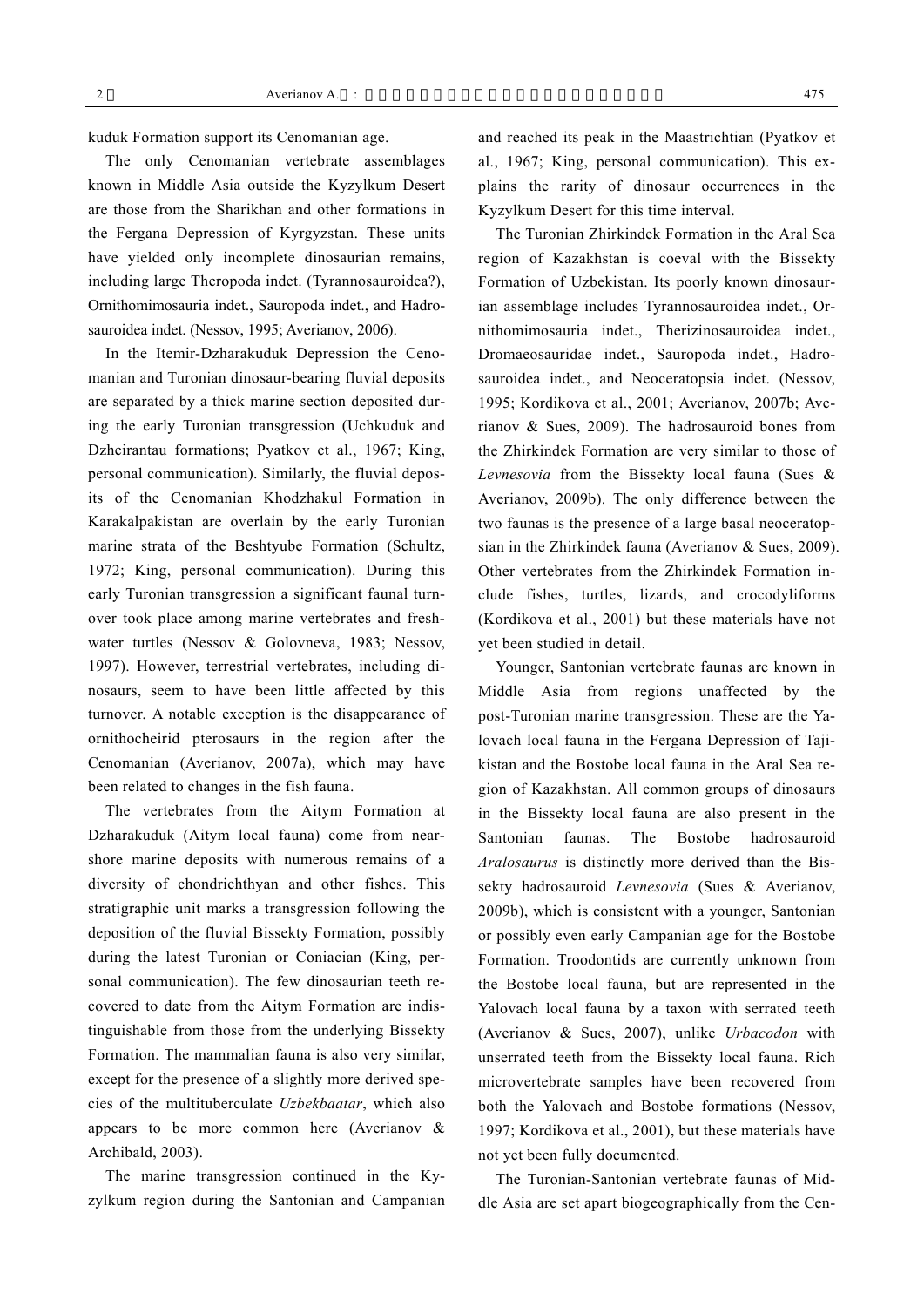tral Asian Late Cretaceous faunas by the presence of the endemic crocodyliforms *Kansajsuchus* and *Tadzhikosuchus*. Eusuchians are unknown in the Late Cretaceous of Central Asia, but are present in North America (*Leidyosuchus*). The crocodyliform *Shamosuchus* is common in the Late Cretaceous faunas of Middle and Central Asia, but is unknown in North America. The other distinct taxon for the Turonian-Santonian vertebrate assemblages of Middle Asia is the trionychid turtle *Khunnuchelys*. In Central Asia it is known only from the Iren Dabasu fauna (Brinkman et al., 1994).

Campanian vertebrates in Middle Asia are known from a microvertebrate sample obtained from nearshore marine strata of the Darbasa Formation in southern Kazakhstan. Only the mammal and troodontid teeth from this sample have been described to date (Averianov & Nessov, 1995; Averianov, 1997; Averianov & Sues, 2007). This fauna is notable for the presence of the multituberculate mammal *Bulganbaatar*, which was originally reported from the Djadokhta Formation of Mongolia. The zalambdalestid mammal *Alymlestes* from the Darbasa Formation is similar in its "stage of evolution" to the Campanian zalambdalestids from Mongolia and clearly more derived than *Kulbeckia* from the Turonian Bissekty fauna.

Only marine vertebrates, mostly sharks and mosasaurs, are currently known from the Maastrichtian of Middle Asia (Nessov, 1997).

#### **5.2 Central Asia**

Nessov's pioneering work on the Cretaceous vertebrates from the Kyzylkum Desert suggested that the Bissekty fauna most closely resembles that from the Iren Dabasu Formation of Inner Mongolia, China (Nessov, 1995, 1997). This correlation led to Nessov to refer certain dinosaurs from the Bissekty local fauna to genera previously reported from the Iren Dabasu fauna: *Alectrosaurus* sp., *Archaeornithomimus* (?) *bissektensis*, *Gilmoreosaurus arkhangelskyi*, and *Bactrosaurus kysylkumensis* (Nessov, 1995). The practice of attribution of fragmentary materials to taxa known from more complete specimens in a different locality leads to circular reasoning when the relative age of localities is considered. Based on our own work we

have reidentified these Bissekty dinosaurs as Tyrannosauroidea indet., Ornithomimosauria indet., and *Levnesovia transoxiana* or Hadrosauroidea indet. Nevertheless, the Iren Dabasu local fauna appears to be quite similar to the Bissekty local fauna in composition and evolutionary level of the taxa concerned. The hadrosauroids *Levnesovia* and *Bactrosaurus* are certainly closely related (Sues & Averianov, 2009b). The principal difference between the dinosaurs from the two faunas is the presence of different groups of oviraptorosaurs. In the Bissekty there is the small caenagnathid *Caenagnathasia*, whereas the Iren Dabasu local fauna includes an avimimid and the large oviraptorosaur *Gigantoraptor*. Caenagnathidae are currently known only from the Late Cretaceous of North America and Middle Asia, but *Elmisaurus* and *Nomingia* from the Nemegt Formation of Gobi Desert are probably additional representatives of this clade in Central Asia (Osmólska et al., 2004). This faunal difference may reflect the different environmental and paleogeographic positions of the two faunas (coastal plains of Middle Asia versus inland areas of Central Asia) rather than a difference in stratigraphic age. The similarities between the Iren Dabasu and Nemegt biotas in the charophytes and freshwater ostracodes (Van Itterbeeck et al., 2005) and the shared presence of *Avimimus* (or Avimimidae) probably reflect fluvial depositional settings and mesic climatic conditions (Jerzykiewicz & Russell, 1991) rather than similarity in age. This is especially evident when these assemblages are compared with those from the Djadokhta Formation, which represent semi-arid settings (Jerzykiewicz & Russell, 1991). The presence in the Iren Dabasu fauna of the turtle *Khunnuchelys*, which is otherwise known only from the Turonian to Santonian of Middle Asia (Brinkman et al., 2004; Vitek &

The poorly known Shireegiin Gashuun local fauna of the Gobi Desert of Mongolia with the small basal neoceratopsian *Graciliceratops* is similar in its composition to the Cenomanian Khodzhakul and Dzharakuduk faunas of Middle Asia, which are dominated by the small basal neoceratopsian *Asiaceratops*. However, the presence of the turtle *Lindholmemys* in this forma-

Danilov, 2010), also suggests a pre-Campanian age for

this assemblage.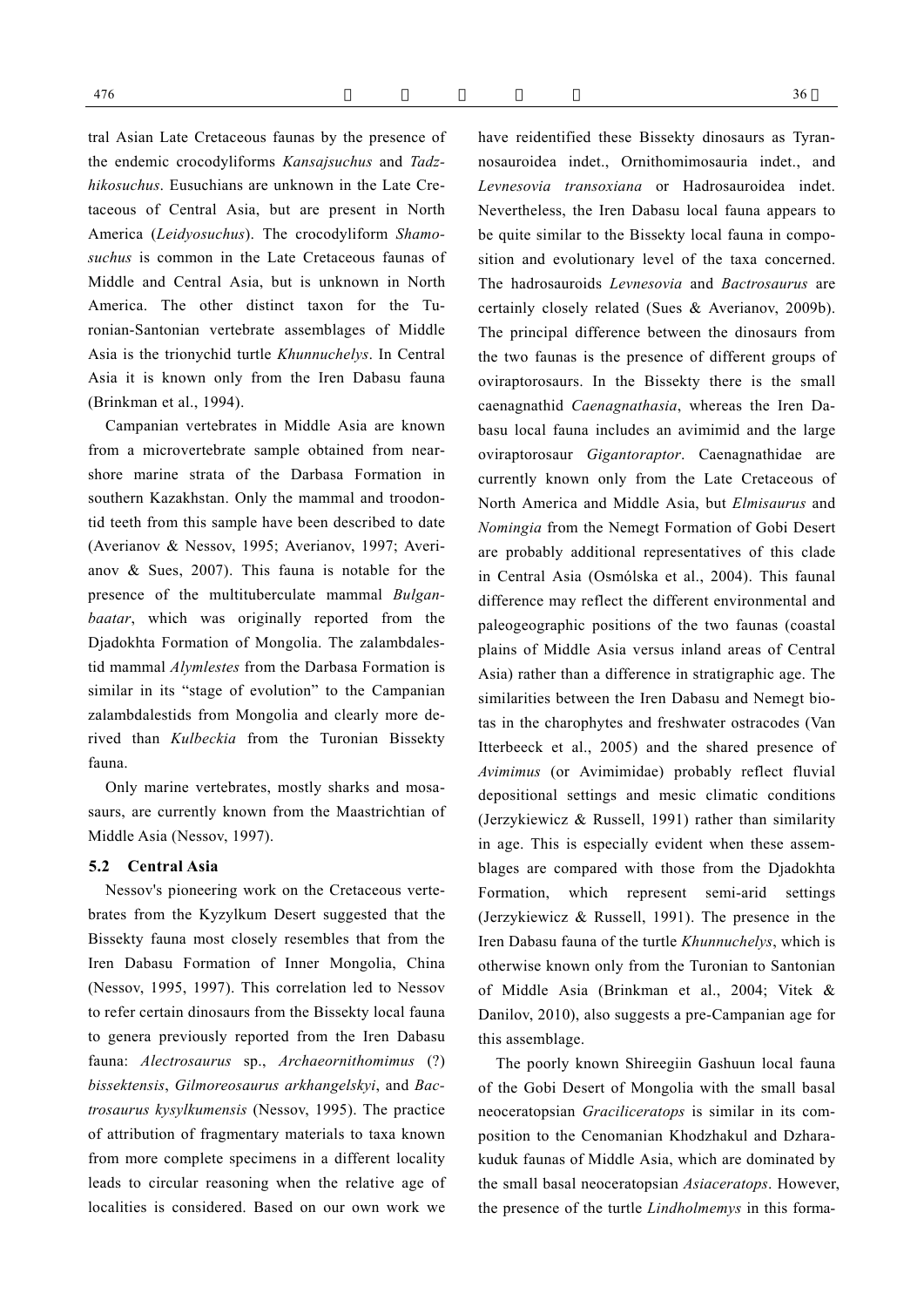tion (Danilov & Sukhanov, 2001) suggests a younger, possibly Turonian to Santonian age for this unit.

The Bayn Shire Formation in the eastern Gobi Desert of Mongolia has been traditionally correlated with the Iren Dabasu Formation of Inner Mongolia (Currie & Eberth, 1993; Nessov, 1995, 1997; Hicks et al., 1999; Averianov, 2002). Based on the stratigraphic ranges of the turtles, this unit can be divided into a lower, Cenomanian to early Turonian part with *Kizylkumemys* and an upper, late Turonian to Santonian part with *Lindholmemys* (Nessov, 1997; Sukhanov et al., 2008). Based on magnetostratigraphic data, Hicks et al. (1999) argued that the Bayn Shireh Formation was most likely deposited no later than the latest Santonian. Sukhanov (2000) also reported *Kizylkumemys* from the upper part of the Bayn Shire Formation. *Lindholmemys* is known also from the Iren Dabasu Formation but is absent from the younger, Campanian to Maastrichtian faunas of the Gobi Desert, where it is replaced by *Mongolemys* (Currie & Eberth, 1993; Danilov & Sukhanov, 2001). There are no dinosaurian genera known to be shared between the lower and upper parts of the Bayn Shire Formation.

Based on the occurrences of turtles and dinosaurs, Nessov (1997) correlated the lower and upper parts of the Bayn Shire Formation with the Khodzhakul and Bissekty formations in Middle Asia, respectively. Although these stratigraphic units share no dinosaurian genera, this correlation is plausible given the similar evolutionary levels of the dinosaurs, notably the therizinosauroids and ankylosaurids. The Bissekty therizinosauroid closely resembles *Erlikosaurus* from the upper Bayn Shire fauna. The postcranial elements of *Bissektipelta* from the Bissekty Formation are almost identical to those of *Talarurus* from the upper Bayn Shire and differ from those of more derived, stratigraphically younger ankylosaurs.

The remarkably diverse faunas known from the Djadokhta and Barun Goyot formations document the next (Campanian) stage of vertebrate evolution in the Gobi Desert. The dinosaurs from these units differ considerably from those of the Bissekty fauna in 1) the rarity of tyrannosauroids, ornithomimids, and hadrosauroids; 2) presence of diverse alvarezsaurids and oviraptorids, which are not known in Middle Asia; 3) presence of pachycephalosaurs; and 4) abundance of basal neoceratopsians ("protoceratopsids"), which are very rare in the Bissekty fauna. The highly diverse lizard faunas of the Djadokhta and Barun Goyot formations do not have direct parallels in other regions. A dentary fragment of a lizard from the Bostobe Formation of Kazakhstan, identified as *Slavoia* by Kordikova et al. (2001), is best referred to as Scincomorpha indet. Multituberculate mammals are represented by an endemic clade Djadokhtatheroidea, which is unknown in other regions except for *Bulganbaatar* from Kazakhstan (Averianov, 1997). The therian mammals from the Gobi assemblages show more similarities with the faunas from Middle Asia. Deltatheridiidae, Asio- ryctitheria, and Zalambdalestidae are present in both regions, but the Mongolian taxa are clearly more derived than those from the Turonian of Uzbekistan (Archibald & Averianov, 2006; Averianov et al., 2010). However, the most remarkable difference between the Late Cretaceous mammalian faunas of Middle and Central Asia is the dominance of Zhelestidae in the former and their complete absence in the **latter** 

In the Maastrichtian the faunas of the Djadokhta and Barun Goyot formations were replaced by the fauna of the fluvial strata of the Nemegt Formation. The Nemegt dinosaurian assemblage differs markedly from those of the Djadokhta and Barun Goyot formations in the abundance of ornithomimids (*Gallimimus*), dominance of tyrannosaurids (*Tarbosaurus*) and hadrosaurs (*Saurolophus*), and the absence of "protoceratopsids". In this respect the Nemegt fauna resembles the Bissekty fauna, but this similarity, for the most part, probably reflects similar floodplain depositional environments rather than geological age. The tyrannosaurids, ornithomimids, therizinosaurids, and hadrosaurids of the Nemegt fauna all are distinctly more derived than related taxa from the Bissekty fauna. The Nemegt dinosaurian fauna is also ecologically similar to the assemblage from the Iren Dabasu Formation, which sometimes has led to the mistaken impression that these two faunas are comparable in age.

The stratigraphic correlation of the principal Late Cretaceous vertebrate faunas of Middle and Central Asia proposed in this paper is illustrated in Fig. 3.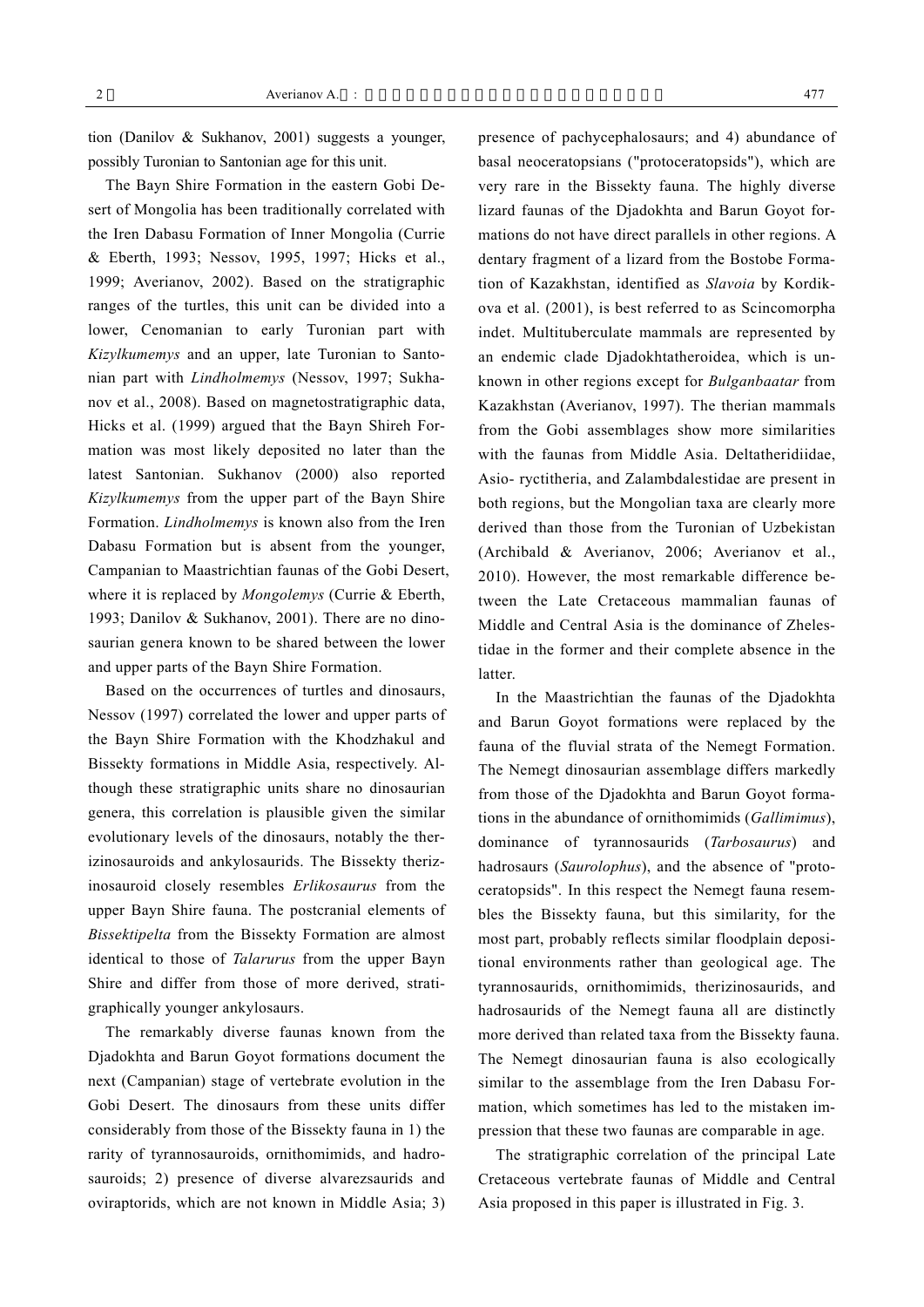

**Fig. 3 Attempted stratigraphic correlation of the assemblages of Late Cretaceous continental vertebrates in Middle and Central Asia discussed in this paper**

# **6 Discussion**

Jerzykiewicz & Russell (1991) proposed a succession of seven Cretaceous Mongolian Land Vertebrate "Ages" ("MOLVAs"), including four for the Late Cretaceous: Saynshandian, Baynshirenian, Barungoyotian, and Nemegtian. All these "ages" were modified versions of the biostratigraphic horizons used by Soviet geologists (see Barsbold, 1983). This explains appearance of the earliest Late Cretaceous Saynshandian "MOLVA" for which no actual vertebrate fossils were known (Jerzykiewicz & Russell, 1991) but which is characterized by a distinct assemblage of freshwater mollusks (Martinson, 1982). In Inner Mongolia (China), the Iren Dabasu and Bayan Mandachu formations could be easily referred to the Baynshirenian and Barungoyotian MOLVAs, respectively (Lucas & Estep, 1998). Less certain is the reference of the vertebrate assemblage from the Wangshi Series of Shandong (China) to the Barungoyotian MOLVA (Lucas & Estep, 2008). The only shared taxon between Gobi and Shandong dinosaurian assemblages is the ankylosaurid *Pinacosaurus* (Buffetaut, 1995). However, the lack of cranial material for the Shandong ankylosaurid renders this identification questionable. In contrast to the Barungoyotian faunas of Gobi, the Shandong dinosaurian assemblage is dominated by hadrosauroids, including the basal hadrosauroid *Tanius*, the giant saurolophine *Shantungosaurus*, and the lambeosaurine *Tsintaosaurus* (Prieto-Márquez, 2010). Ceratopsia is represented by *Sinoceratops*, identified as the most basal centrosaurine ceratopsid, and the leptoceratopsid *Zhuchengceratops* (Xu et al., 2010b, c). There is also a tyrannosaurid *Zhuchengtyrannus*, which closely resembles the Nemegtian *Tarbosaurus* (Hone et al., 2011). Currently there are no non-dinosaurian vertebrates recorded from the Wangshi Series, and thus this vertebrate assemblage was not included into our analysis. The Wangshi Series is possibly Campanian in age, and its dinosaurian assemblage resembles contemporaneous dinosaurian faunas from North America more closely than the Gobi faunas (Prieto-Márquez, 2010; Xu et al., 2010b, c). Lucas & Estep (1998) also referred to the Nemegtian MOLVA several poorly known dinosaur assemblages in Xinjiang and Guandong provinces of China.

The concept "Land Vertebrate Ages" is potentially useful for correlation of the assemblages of Late Cretaceous continental vertebrates in Asia, but "Mongo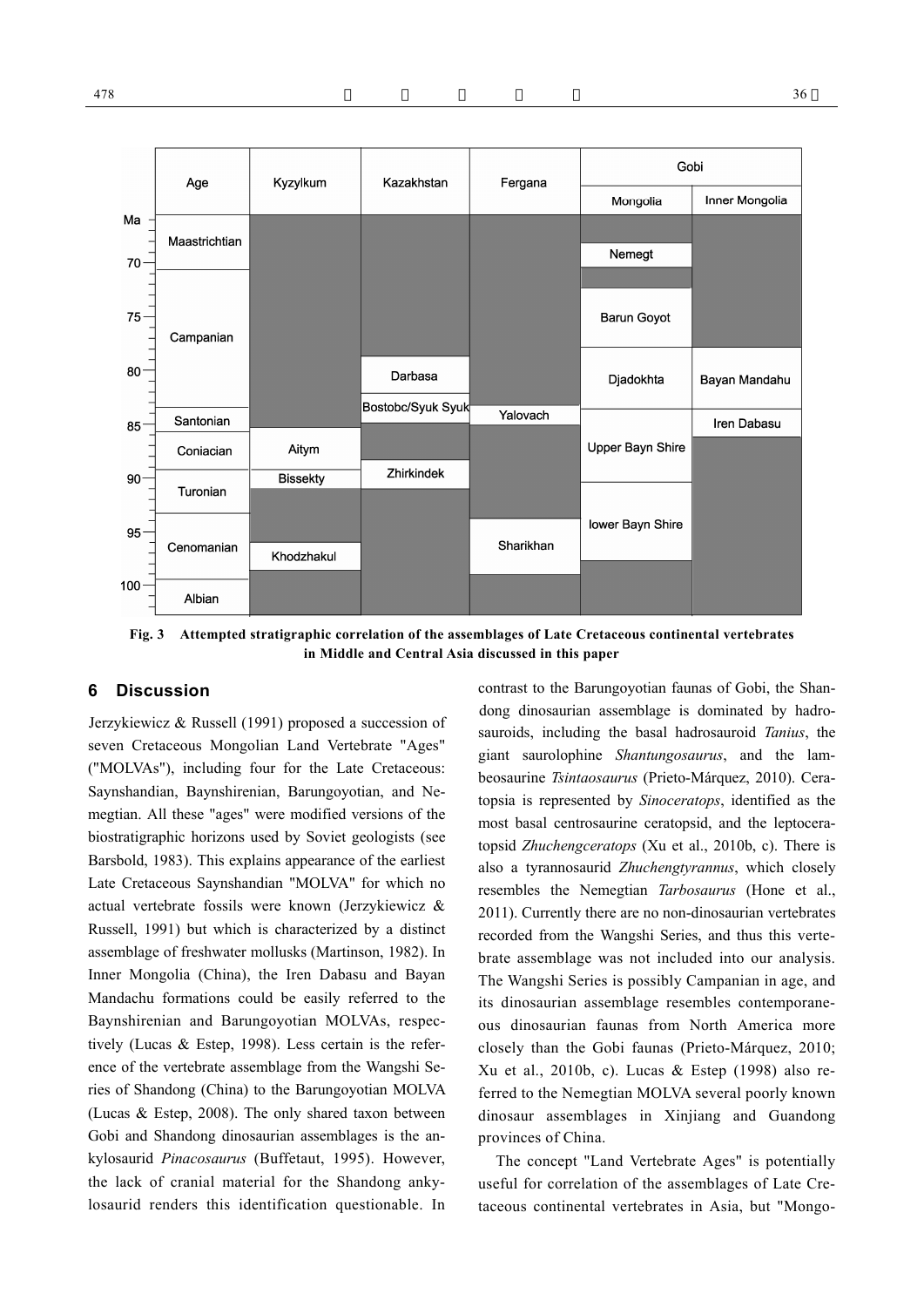lian Land Vertebrates Ages" ("MOLVAs") should be transformed to "Asian Land Vertebrate Ages" ("AL-VAs") and formally defined. The paucity of data concerning non-dinosaurian vertebrates in many East Asian localities makes such a zonation scheme premature at present.

**Acknowledgments** We thank Igor Danilov, Chris King, Pavel Skutschas, and Elena Syromyatnikova for information and advice. We gratefully acknowledge financial support of the National Science Foundation (EAR-9804771 and EAR-0207004 to J.D. Archibald and H.-D. Sues), the National Geographic Society (#5901-97 and #6281-98 to J.D. Archibald and H.-D. Sues), the Civilian Research and Development Foundation (RU-G1-2571-ST-04 and RUB1- 2860-ST-07), and the Russian Fund of Basic Research (07-04- 91110-AFGIRa). Averianov also received research support from the President's of Russia grant MD 255. 2003.04 and the Russian Fund of Basic Research grants 04-04-49113, 04-04-49637, 07-04-00393, and 10-04-01350, by the Ministry of Education and Science of Russian Federation (contract 16.518. 11.7070), and from a Paleontological Museum grant of Saint Petersburg State University. We thank Benjamin Sames and Spencer Lucas for constructive reviews of the manuscript.

#### **References**

- Alifanov V R. 2000. The fossil record of Cretaceous lizards from Mongolia. In: Benton M J, Shishkin M A, Unwin D M & Kurochkin E N eds. The age of dinosaurs in Russia and Mongolia. Cambridge: Cambridge University Press. 368-389
- Alifanov V R & Averianov A O. 2006. On the finding of ornithomimid dinosaurs (Saurischia, Ornithomimosauria) in the Upper Cretaceous beds of Tajikistan. Paleontological Journal**, 40**(1): 103-108
- Alroy J. 1994. Appearance event ordination: a new biochronologic method. Paleobiology**, 20**(2): 191-207
- Alroy J. 2000. New methods for quantifying macroevolutionary patterns and processes. Paleobiology**, 26**(4): 707-733
- Archibald J D & Averianov A O. 2001. *Paranyctoides* and allies from the Late Cretaceous of North America and Asia. Acta Palaeontologica Polonica, **46**(4): 533-551
- Archibald J D & Averianov A O. 2003. The Late Cretaceous placental mammal *Kulbeckia*. Journal of Vertebrate Paleontology, **23**(2): 404-419
- Archibald J D & Averianov A O. 2005. Mammalian faunal succession in the Cretaceous of the Kyzylkum Desert. Journal of Mammalian Evolution, **12**(1-2): 9-22
- Archibald J D & Averianov A O. 2006. Late Cretaceous asioryctitherian eutherian mammals from Uzbekistan and phylogenetic analysis of Asioryctitheria. Acta Palaeon-

tologica Polonica, **51**(2): 351-376

- Archibald J D, Sues H-D, Averianov A O, King C, Ward D J, Tsaruk O I, Danilov I G, Rezvyi A S, Veretennikov B G & Khodjaev A. 1998. Précis of the Cretaceous paleontology, biostratigraphy and sedimentology at Dzharakuduk (Turonian?-Santonian), Kyzylkum Desert, Uzbekistan. Bulletin of the New Mexico Museum of Natural History and Science, **14**: 21-28
- Averianov A O. 1997. New Late Cretaceous mammals of southern Kazakhstan. Acta Palaeontologica Polonica**, 42**(2): 243-256
- Averianov A O. 2002. An ankylosaurid (Ornithischia: Ankylosauria) braincase from the Upper Cretaceous Bissekty Formation of Uzbekistan. Bulletin de l'Institut Royal des Sciences Naturelles de Belgique, Sciences de la Terre, **72**(1): 97-110
- Averianov A O. 2005. The first choristoderes (Diapsida, Choristodera) from the Paleogene of Asia. Paleontological Journal, **39**(1): 79-84
- Averianov A O. 2006. On an ornithomimid dinosaur (Saurischia, Ornithomimosauria) from the Cenomanian of Fergan. Paleontologicheskii Zhurnal**,** (3): 88-92
- Averianov A O. 2007a. Mid-Cretaceous ornithocheirids (Pterosauria, Ornithocheiridae) from Russia and Uzbekistan. Paleontological Journal, **41**(1): 79-86
- Averianov A O. 2007b. Theropod dinosaurs from the Late Cretaceous of North-East Aral Sea area, Kazakhstan. Cretaceous Research, **28**(3): 532-544
- Averianov A O & Archibald J D. 2003. Mammals from the Upper Cretaceous Aitym Formation, Kyzylkum Desert, Uzbekistan. Cretaceous Research, **24**(2): 171-191
- Averianov A O & Archibald J D. 2005. Mammals from the mid-Cretaceous Khodzhakul Formation, Kyzylkum Desert, Uzbekistan. Cretaceous Research**, 26**(4): 593-608
- Averianov A O & Archibald J D. 2006. New specimens of the multituberculate mammal *Uzbekbaatar* from the Late Cretaceous of Uzbekistan. Acta Palaeontologica Polonica, **51**(2): 377-380
- Averianov A O, Archibald J D & Ekdale E G. 2010. New material of the Late Cretaceous deltatheroidan mammal *Sulestes*  from Uzbekistan and phylogenetic reassessment of the metatherian-eutherian dichotomy. Journal of Systematic Palaeontology**, 8**(3): 301-330
- Averianov A O & Nessov L A. 1995. A new Cretaceous mammal from the Campanian of Kazakhstan. Neues Jahrbuch für Geologie und Paläontologie, Monatshefte (1): 65-74
- Averianov A O & Sues H-D. 2007. A new troodontid (Dinosauria: Theropoda) from the Cenomanian of Uzbekistan, with a review of troodontid records from the territories of the former Soviet Union. Journal of Vertebrate Paleontology, **27**(1): 87-98
- Averianov A O & Sues H-D. 2009. First record of a basal neoceratopsian dinosaur from the Late Cretaceous of Kazakhstan. Acta Palaeontologica Polonica, **54**(3): 553-556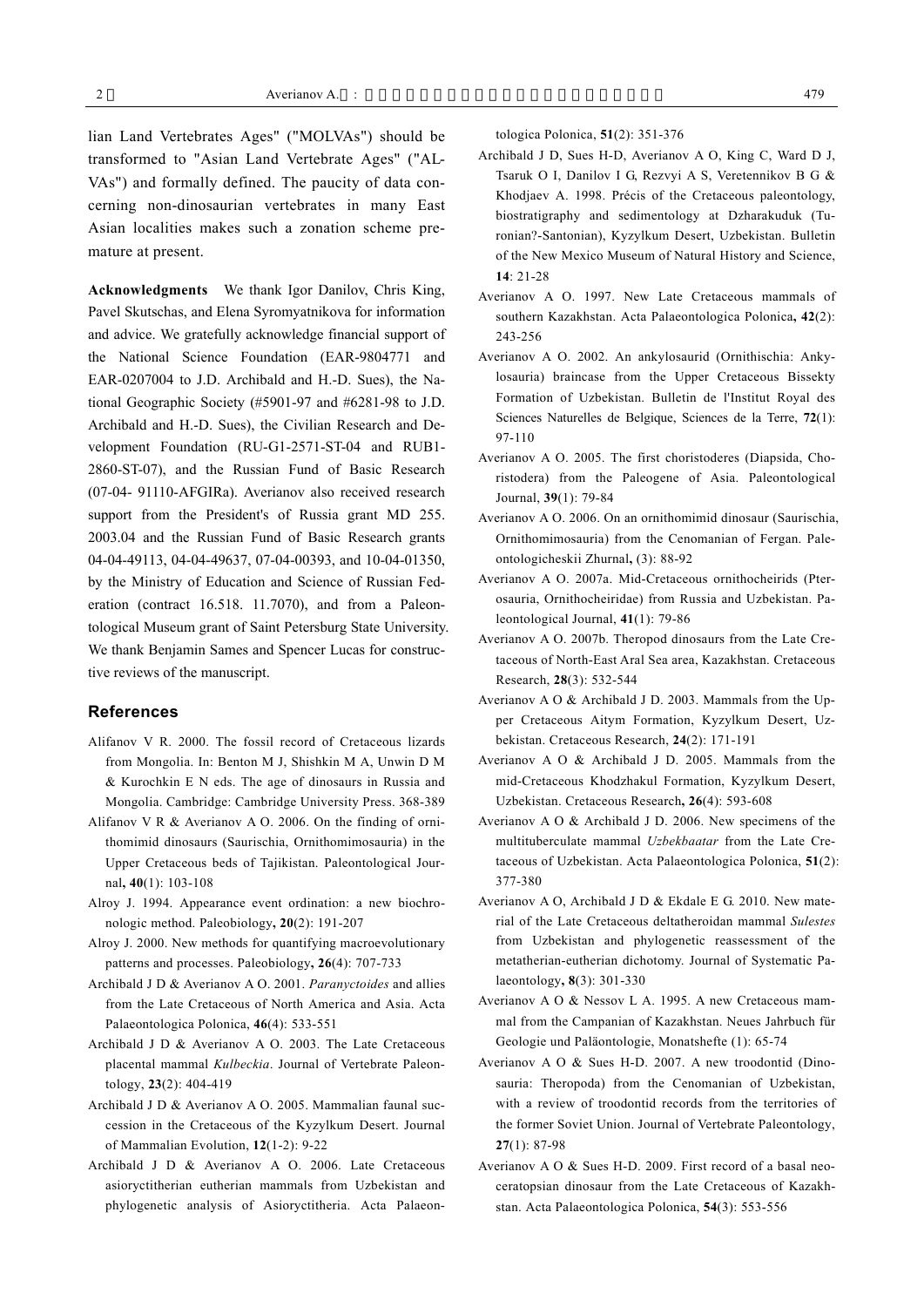- Barsbold R. 1981. Toothless carnivorous dinosaurs of Mongolia. Trudy Sovmestnoi Sovetsko-Mongol'skoi Paleontologicheskoi Ekspeditsii**, 15**: 28-39
- Barsbold R. 1983. Carnivorous dinosaurs from the Cretaceous of Mongolia. Trudy Sovmestnoi Sovetsko-Mongol'skoi Paleontologicheskoi Ekspeditsii, **19**: 1-120
- Barsbold R & Perle A. 1983. On the taphonomy of joint burial of juvenile dinosaurs and some aspects of their ecology. Trudy Sovmestnoi Sovetsko-Mongol'skoi Paleontologicheskoi Ekspeditsii, **24**: 121-125
- Baszio S. 1997. Systematic palaeontology of isolated dinosaur teeth from the latest Cretaceous of south Alberta, Canada. Courier Forschungsinstitut Senckenberg, **196**: 33-77
- Beavan N R & Russell A P. 1999. An elasmobranch assemblage from the terrestrial-marine transitional Lethbridge Coal Zone (Dinosaur Park Formation: upper Campanian), Alberta, Canada. Journal of Paleontology, **73**(3): 494-503
- Becker M A, Chamberlain J A & Terry D O Jr. 2004. Chondrichthyans from the Fairpoint Member of the Fox Hills Formation (Maastrichtian), Meade County, South Dakota. Journal of Vertebrate Paleontology, **24**(4): 780-793
- Bell P R. 2011. Redescription of the skull of *Saurolophus osborni* Brown 1912 (Ornithischia: Hadrosauridae). Cretaceous Research, **32**(1): 30-44
- Bell P R (in press). Cranial osteology and ontogeny of *Saurolophus angustirostris* from the Late Cretaceous of Mongolia with comments on *Saurolophus osborni* from Canada. Acta Palaeontologica Polonica, **56**
- Borsuk-Białynicka M. 1978. *Eopelobates leptocolaptus* sp.n. : the first Upper Cretaceous pelobatid frog from Asia. Palaeontologia Polonica, **38**: 57-63
- Brinkman D B. 2003. A review of nonmarine turtles from the Late Cretaceous of Alberta. Canadian Journal of Earth Sciences**, 40**(4): 557-571
- Brinkman D B, Nessov L A & Peng J-H. 1994. *Khunnuchelys*  gen. nov., a new trionychid (Testudines: Trionychidae) from the Late Cretaceous of Inner Mongolia and Uzbekistan. Canadian Journal of Earth Sciences**, 30**(10-11): 2214-2223
- Brusatte S L, Norell M A, Carr T D, Erickson G M, Hutchinson J R, Balanoff A M, Bever G S, Choiniere J N, Makovicky P J & Xu X. 2010. Tyrannosaur paleobiology: new research on ancient exemplar organisms. Science**, 329**(5998): 1481-1485
- Bryant L J. 1989. Non-dinosaurian lower vertebrates across the Cretaceous-Tertiary boundary in northeastern Montana. University of California Publications in Geological Sciences, **134**: 1-107
- Buffetaut E. 1995. An ankylosaurid dinosaur from the Upper Cretaceous of Shandong (China). Geological Magazine**, 132**(6): 683-692
- Butler R J, Barrett P M, Nowbath S & Upchurch P. 2009. Estimating the effects of sampling biases on pterosaur diversity

patterns: implications for hypotheses of bird/pterosaur competitive replacement. Paleobiology, **35**(3): 432-446

- Cappetta H. 1992. Nouveaux Rhinobatoidei (Neoselachii, Rajiformes) à denture specialisée du Maastrichtien du Maroc. Remarques sur l'évolution dentaire des Rajiformes et des Myliobatiformes. Neues Jahrbuch für Geologie und Paläontologie, Abhandlungen**, 187**(1): 31-52
- Cheetham A H & Hazel J E. 1969. Binary (presence-absence) similarity coefficients. Journal of Paleontology, **43**(5): 1130-1136
- Chiappe L M, Norell M A & Clark J M. 2001. A new skull of *Gobipteryx minuta* (Aves: Enantiornithes) from the Cretaceous of the Gobi Desert. American Museum Novitates, (3346): 1-15
- Chiappe L M, Norell M A & Clark J M. 2002. The Cretaceous, short-armed Alvarezsauridae: *Mononykus* and its kin. In: Chiappe L M & Witmer L M eds. Mesozoic birds: above the heads of dinosaurs. Berkeley: University of California Press. 87-120
- Chiappe L M & Walker C A. 2002. Skeletal morphology and systematics of the Cretaceous Euenantiornithes (Ornithothoraces: Enantiornithes). In: Chiappe L M & Witmer L M eds. Mesozoic birds, above the heads of dinosaurs. Berkeley: University of California Press. 240-267
- Cifelli R L, Eberle J J, Lofgren D L, Lillegraven J A & Clemens W A. 2004. Mammalian biochronology of the latest Cretaceous. In: Woodburne M O ed. Late Cretaceous and Cenozoic Mammals of North America: biostratigraphy and geochronology. New York: Columbia University Press. 21-42
- Clarke J A & Norell M A. 2002. The morphology and phylogenetic position of *Apsaravis ukhaana* from the Late Cretaceous of Mongolia. American Museum Novitates, (3387): 1-46
- Clarke J A & Norell M A. 2004. New avialan remains and a review of the known avifauna from the Late Cretaceous Nemegt Formation of Mongolia. American Museum Novitates, (3447): 1-12
- Currie P J & Dong Z M. 2001. New information on Cretaceous troodontids (Dinosauria, Theropoda) from the People's Republic of China. Canadian Journal of Earth Sciences, **38**(12): 1753-1766
- Currie P J & Eberth D A. 1993. Palaeontology, sedimentology and palaeoecology of the Iren Dabasu Formation (Upper Cretaceous), Inner Mongolia, People's Republic of China. Cretaceous Research, **14**(2): 127-144
- Dani A H & Masson V M. 1992. History of civilizations of Central Asia. Volume 1. Paris: UNESCO
- Danilov I G. 1999. A new lindholmemydid genus (*Testudines*: Lindholmemydidae) from the mid-Cretaceous of Uzbekistan. Russian Journal of Herpetology, **6**(2): 63-71
- Danilov I G & Sukhanov V B. 2001. New data on lindholmemyid turtle *Lindholmemys* from the Late Cretaceous of Mongolia. Acta Palaeontologica Polonica, **46**(1): 125-131
- Danilov I G & Syromyatnikova E V. 2008. New materials on turtles of the family Nanhsiungchelyidae from the Creta-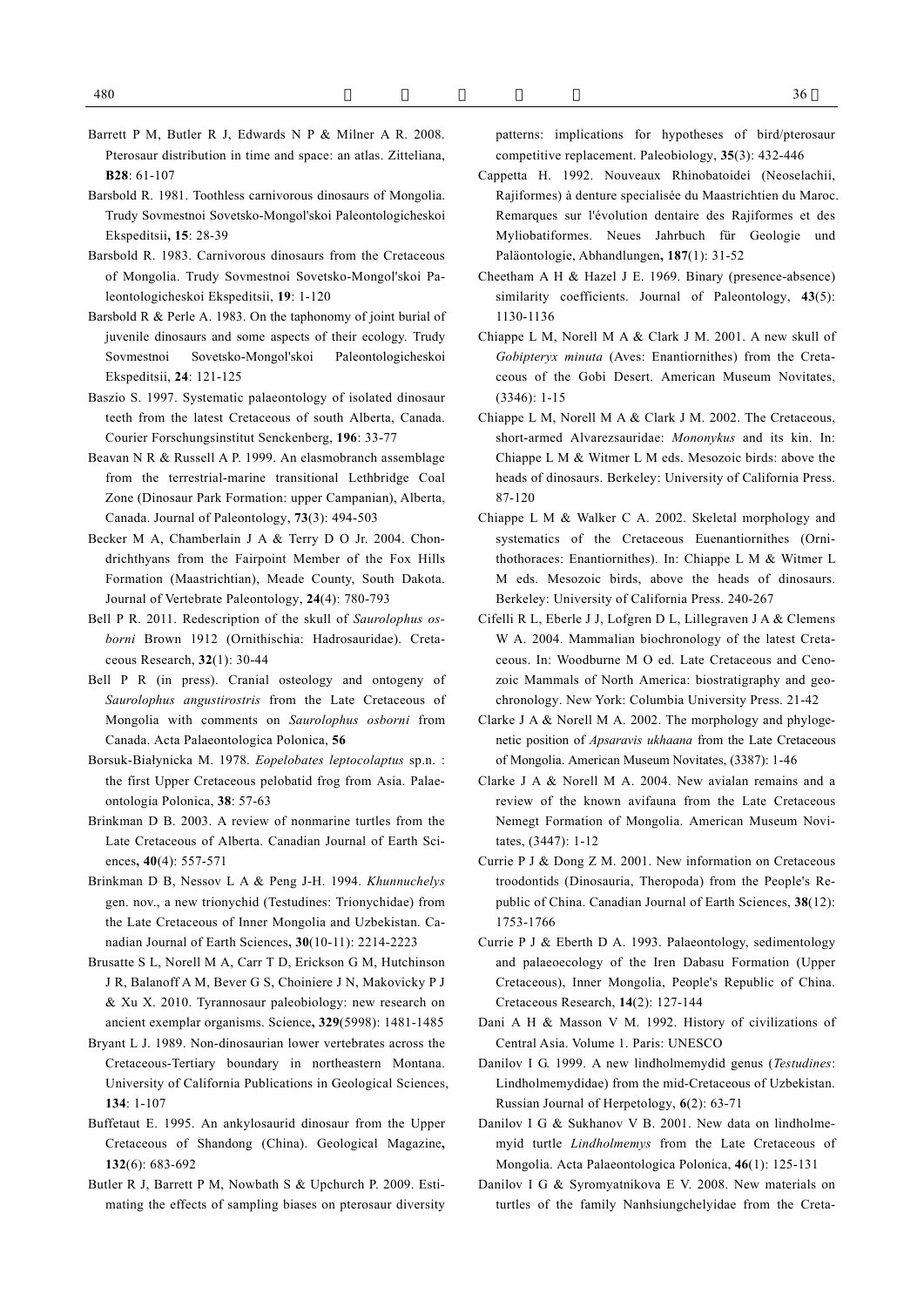ceous of Uzbekistan and Mongolia, with a review of the nanhsiungchelyid record in Asia. Proceedings of the Zoological Institute of the Russian Academy of Sciences**, 312**(1/2): 3-25

- Danilov I G., Syromyatnikova E V & Sukhanov V B. 2007. Turtles of the genus *Shachemys* from the Upper Cretaceous of Asia. In: Rozanov A Y, Lopatin A V & Parkhaev P Y eds. Modern paleontology: classical and new methods. Moscow: Paleontological Institute of the Russian Academy of Sciences. 59-72
- Dashzeveg D, Dingus L, Loope D B, Swisher C C III, Dulam T & Sweeney M R. 2005. New stratigraphic subdivision, depositional environment, and age estimate for the Upper Cretaceous Djadokhta Formation, southern Ulan Nur Basin, Mongolia. American Museum Novitates, (3498): 1-31
- Davis B M, Cifelli R L & Kielan-Jaworowska Z. 2008. Earliest evidence of Deltatheroida (Mammalia: Metatheria) from the Early Cretaceous of North America. In: Sargis E J & Dagosto M eds. Mammalian evolutionary morphology. A Tribute to Frederick S. Szalay. Berlin: Springer. 3-24
- Dingus L, Loope D B, Dashzeveg D, Swisher C C III, Minjin C, Novacek M J & Norell M A. 2008. The geology of Ukhaa Tolgod (Djadokhta Formation, Upper Cretaceous, Nemegt Basin, Mongolia). American Museum Novitates, (3616): 1-40
- Dyke G J, Malakhov D V & Chiappe L M. 2006. A re-analysis of the marine bird *Asiahesperornis* from northern Kazakhstan. Cretaceous Research, **27**(6): 947-953
- Efimov M B. 1988. On the fossil crocodiles of Mongolia and the USSR. Trudy Sovmestnoi Sovetsko-Mongol'skoi Paleontologicheskoi Ekspeditsii**, 34**: 81-90
- Elżanowski A. 1977. Skulls of *Gobipteryx* (Aves) from the Upper Cretaceous of Mongolia. Palaeontologia Polonica, **37**: 153-165
- Estes R. 1964. Fossil vertebrates from the Late Cretaceous Lance Formation, eastern Wyoming. University of California Publications in Geological Sciences, **49**: 1-180
- Everhart M J & Bell A. 2009. A hesperornithiform limb bone from the basal Greenhorn Formation (Late Cretaceous; middle Cenomanian) of North Central Kansas. Journal of Vertebrate Paleontology**, 29**(3): 952-956
- Fortelius M, Gionis A, Jernvall J & Mannila H. 2006. Spectral ordering and biochronology of European fossil mammals. Paleobiology**, 32**(2): 206-214
- Fox R C. 1974. *Deltatheroides*-like mammals from the Upper Cretaceous of North America. Nature**, 249**(5455): 392
- Fox R C. 1975. Fossil snakes from the upper Milk River Formation (Upper Cretaceous), Alberta. Canadian Journal of Earth Sciences, **12**(9): 1557-1563
- Gao K. & Fox R C. 1996. Taxonomy and evolution of Late Cretaceous lizards (Reptilia: Squamata) from western Canada. Bulletin of Carnegie Museum of Natural History**, 33**: 1-107
- Gao K & Fox R C. 1998. New choristoderes (Reptilia: Diapsida)

from the Upper Cretaceous and Palaeocene, Alberta and Saskatchewan, Canada, and phylogenetic relationships of Choristodera. Zoological Journal of the Linnean Society, **124**(4): 303-353

- Gao K & Nessov L A. 1998. Early Cretaceous squamates from the Kyzylkum Desert, Uzbekistan. Neues Jahrbuch für Geologie und Paläontologie, Abhandlungen **207**: 289-309
- Gao K & Norell M A. 2000. Taxonomic composition and systematics of Late Cretaceous lizard assemblages from Ukhaa Tolgod and adjacent localities, Mongolian Gobi Desert. Bulletin of the American Museum of Natural History, **249**: 1-118
- Gardner J D. 2008. New information on frogs (Lissamphibia: Anura) from the Lance Formation (Late Maastrichtian) and Bug Creek Anthills (late Maastrichtian and early Paleocene), Hell Creek Formation, USA. In: Sankey J T & Baszio S eds. Vertebrate microfossil assemblages: their role in paleoecology and paleobiogeography. Bloomington: Indiana University Press. 219-249
- Gardner J D & Averianov A O. 1998. Albanerpetontid amphibians from the Upper Cretaceous of Middle Asia. Acta Palaeontologica Polonica, **43**(3): 453-467
- Gardner J D & Böhme M. 2008. Review of Albanerpetontidae (Lissamphibia), with comments on the paleoecological preferences of European Tertiary albanerpetontids. *Vertebrate Microfossil Assemblages*. In: Sankey J T & Baszio S eds.Their Role in Paleoecology and Paleobiogeography. Bloomington: Indiana University Press. 178-218
- Gardner J D & Cifelli R L. 1999. A primitive snake from the Cretaceous of Utah. Special Papers in Palaeontology, **60**: 87-100
- Gardner J D, Russell A P & Brinkman D B. 1995. Systematics and taxonomy of soft-shelled turtles (Family Trionychidae) from the Judith River Group (mid-Campanian) of North America. Canadian Journal of Earth Sciences, **32**(5): 631-643
- Goloboff P. 1999. NONA (ver. 1.9). Software published by the author, San Miguel de Tucumán, Argentina. Available online at www.cladistics.org
- Goloboff P, Farris J S & Nixon K C. 2003. Tree analysis using new technology. Program and documentation available from the authors (and online at www.zmuc. dk/public/phylogeny)
- Gubin Y M. 1999. Gobiatids (Anura) from the Upper Cretaceous locality Khermeen Tsav (Gobi Desert, Mongolia). Paleontologicheskii Zhurnal, (1): 76-87
- Hicks J F, Brinkman D L, Nichols D L & Watabe M. 1999. Paleomagnetic and palynologic analyses of Albian to Santonian strata at Bayn Shireh, Burkhant, and Khuren Dukh, eastern Gobi Desert, Mongolia. Cretaceous Research, **20**(6): 829-850
- Holtz T R, Chapman R E Jr & Lamanna M C. 2004. Mesozoic biogeography of dinosauria. In: Weishampel D B, Dodson P & Osmólska H eds. The dinosauria (Second edition)*.* Berkeley: University of California Press**.** 627-642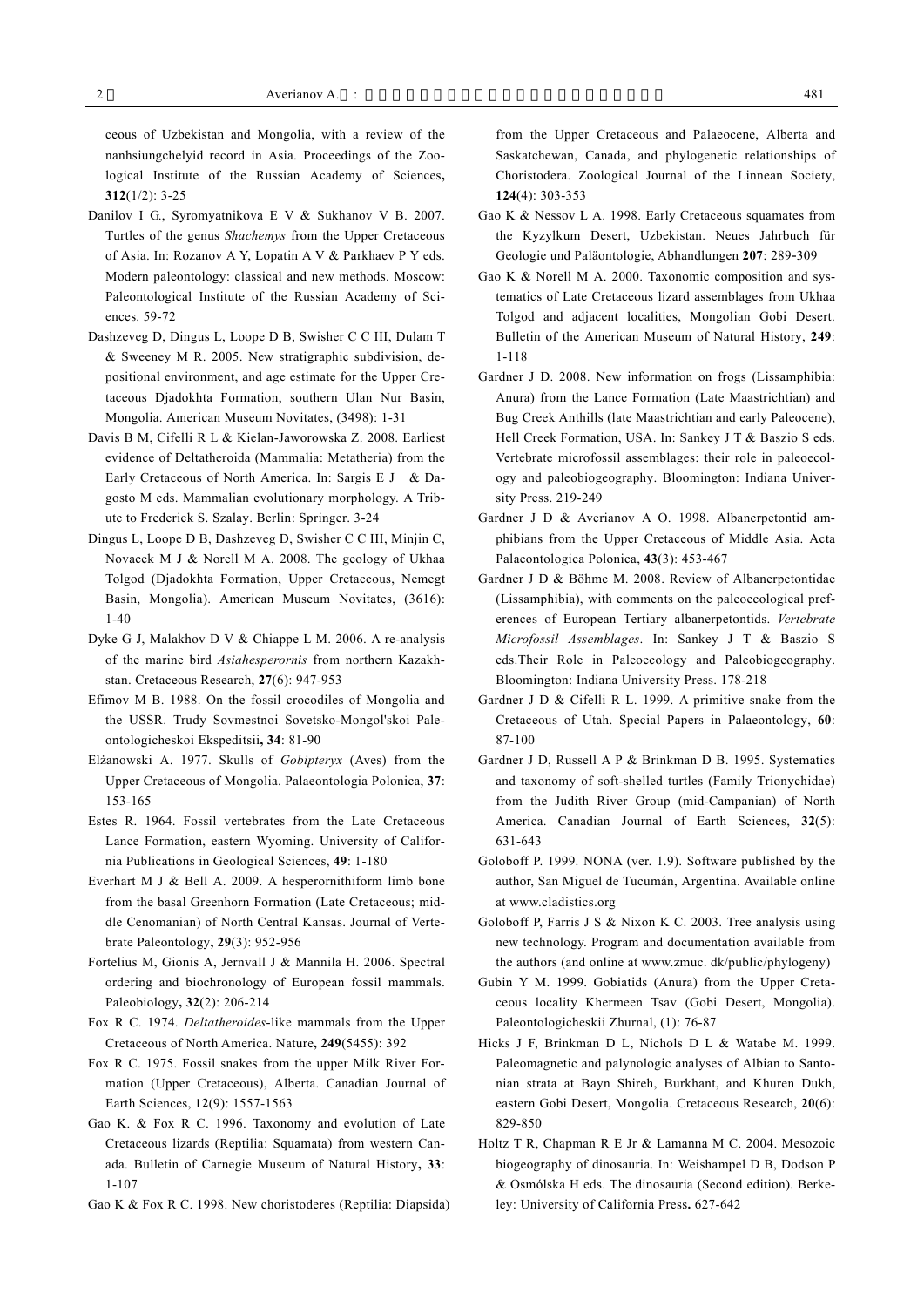- Hone D W E, Wang K, Sullivan C, Zhao X, Chen S, Li D, Ji S, Ji Q, & Xu X. 2011. A new, large tyrannosaurine theropod from the Upper Cretaceous of China. Cretaceous Research**, 32**(4): 495-503
- Hope S. 2002. The Mesozoic radiation of Neornithes. In: Chiappe L M & Witmer L M eds. Mesozoic birds, above the heads of dinosaurs. Berkeley: University of California Press. 339-388
- Hutchison J H. 2000. Diversity of Cretaceous turtle faunas of eastern Asia and their contribution to the turtle faunas of North America. Paleontological Society of Korea Special Publication, **4**: 27-38
- Jerzykiewicz T & Russell D A. 1991. Late Mesozoic stratigraphy and vertebrates of the Gobi Basin. Cretaceous Research, **12**(4): 345-377
- Kielan-Jaworowska Z. 1974. Multituberculate succession in the Late Cretaceous of the Gobi Desert (Mongolia). Palaeontologia Polonica, **30:** 23-44
- Kielan-Jaworowska Z, Cifelli R L & Luo Z-X. 2004. Mammals from the age of dinosaurs: origins, evolution, and structure. New York Columbia University Press. 1-630
- Kielan-Jaworowska Z, Hurum J H & Badamgarav D. 2003. An extended range of multituberculate *Kryptobaatar and* distribution of mammals in the Upper Cretaceous of the Gobi Desert. Acta Palaeontologica Polonica, **48**(2): 273-278
- Kearney M. 2003. Systematics of the Amphisbaenia (Lepidosauria: Squamata) based on morphological evidence from recent and fossil forms. Herpetological Monographs**, 17**(1): 1-74
- Kobayashi Y & Barsbold R. 2005. Reexamination of a primitive ornithomimosaur, *Garudimimus brevipes* Barsbold, 1981 (Dinosauria: Theropoda), from the Late Cretaceous of Mongolia. Canadian Journal of Earth Sciences**, 42**(9): 1501-1521
- Kobayashi Y & Lü J-C. 2003. A new ornithomimid dinosaur with gregarious habits from the Late Cretaceous of China. Acta Palaeontologica Polonica, **48**(2): 235-259
- Kordikova E G, Polly D P, Alifanov V R, Roček Z, Gunnell G F & Averianov A O. 2001. Small vertebrates from the Late Cretaceous and Early Tertiary of the northeastern Aral Sea Region, Kazakhstan. Journal of Paleontology, **75**(2): 390-400
- Ksepka D T & Norell M A. 2004. Ornithomimosaur cranial material from Ukhaa Tolgod (Omnogov, Mongolia). American Museum Novitates, (3448): 1-4
- Kurochkin E N. 1996. A new enantiornithid of the Mongolian Late Cretaceous, and a general appraisal of the infraclass Enantiornithes (Aves). Moscow, Paleontological Institute, Special Issue. 60
- Kurochkin E N. 2000. Mesozoic birds of Mongolia and the former USSR. In: Benton M J, Shishkin M A, Unwin D M & Kurochkin E N eds. The age of dinosaurs in Russia and Mongolia. Cambridge: Cambridge University Press**.** 533-559

Kurzanov S M. 1987. Avimimidae and the problem of the origin

of birds. Trudy Sovmestnoi Sovetsko-Mongol'skoi Paleontologicheskoi Ekspeditsii, **31**: 1-92

- Lapparent de Broin F de. 2004. A new Shachemydinae (Chelonii, Cryptodira) from the Lower Cretaceous of Laos: preliminary data. Comptes Rendus Palevol, **3**(5): 387-396
- Lindsay E H. 2003. Chronostratigraphy, biochronology, datum events, land mammal ages, stage of evolution, and appearance event ordination. Bulletin of the American Museum of Natural History, **279**: 212-230
- Longrich N R. 2009. An ornithurine-dominated avifauna from the Belly River Group (Campanian, Upper Cretaceous) of Alberta, Canada. Cretaceous Research**, 30**(1): 161-177
- Longrich N R & Currie P J. 2009. *Albertonykus borealis*, a new alvarezsaur (Dinosauria: Theropoda) from the early Maastrichtian of Alberta, Canada: implications for the systematics and ecology of the Alvarezsauridae. Cretaceous Research, **30**(1): 239-252
- Longrich N R, Currie P J & Dong Z-M. 2010. A new oviraptorid (Dinosauria: Theropoda) from the Upper Cretaceous of Bayan Mandahu, Inner Mongolia. Palaeontology, **53**(5): 945-960
- Lucas S G. & Estep J W. 1998. Vertebrate biostratigraphy and biochronology of the Cretaceous of China. New Mexico Museum of Natural History and Science Bulletin, **14**: 1-20
- Makovicky P J. 2008. Telling time from fossils: a phylogeny-based approach to chronological ordering of paleobiotas. Cladistics**, 24**(3): 350-371
- Martinez J N. 1995. Biochronology and parsimony methods. Bulletin de la Société géologique de France, **166**(5): 517-526
- Martinson G G. 1982. Late Cretaceous mollusks of Mongolia. Trudy Sovmestnoi Sovetsko-Mongol'skoi Paleontologicheskoi Ekspeditsii, **17**: 1-84
- Maryańska T, Chapman R E & Weishampel D B. 2004. Pachycephalosauria. In: Weishampel D B, Dodson P & Osmólska H eds. The dinosauria (Second edition). Berkeley: University of California Press**.** 464-477
- Matsumoto R & Evans S E. 2010. Choristoderes and the freshwater assemblages of Laurasia. Journal of Iberian Geology**, 36**(2): 253-274
- Mertinene R A & Nessov L A. 1985. Hybodont sharks from the Cretaceous of Middle Asia. Doklady Akademii Nauk Tadzhikskoi SSR**, 28**(1): 588-592
- Nessov L A. 1977. A new genus of two-clawed turtle from the Upper Cretaceous of Karakalpakia. Paleontologicheskii Zhurnal, (1): 103-114
- Nessov L A. 1981. On a turtle of the family of the Dermatemydidae from the Cretaceous of the Amur River Basin, and some other rare finds of ancient turtle remains of Asia. Herpetological Investigations in Siberia and Far East. L Y Borkin. Leningrad: Zoologicheskyi Institut AN SSSR. 69-73
- Nessov L A. 1985. Rare bony fishes, terrestrial lizards and mammals from the zone of estuaries and coastal plains of the Cretaceous of Kizylkum. Ezhegodnik Vsesoyuznogo Paleontologicheskogo Obshchestva, **28**: 199-219
- Nessov L A. 1988. Assemblages of late Mesozoic and Paleo-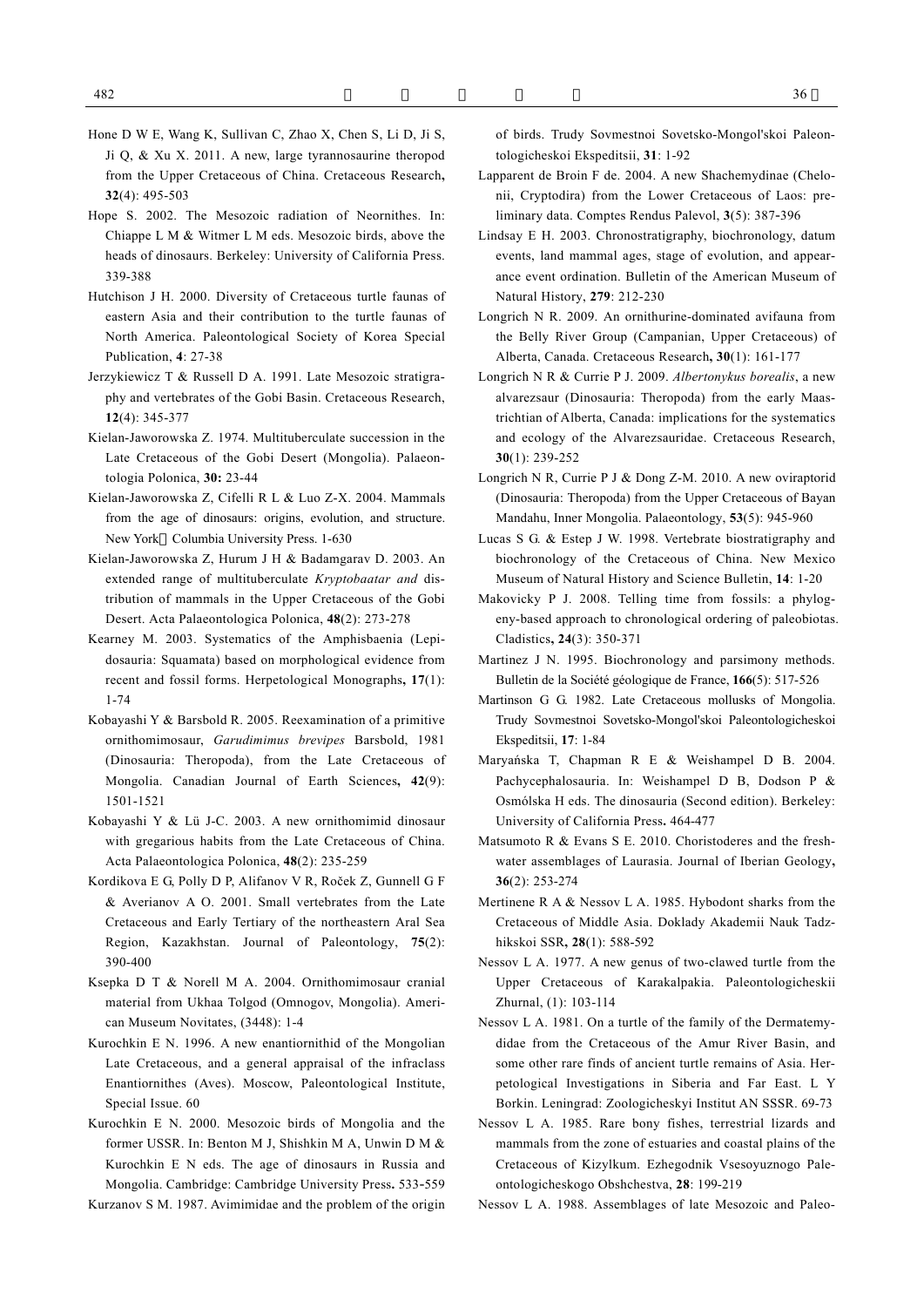cene vertebrates of Middle Asia. In: Bogdanova T N & Oshurkova M V eds. Formation and evolution of the continental biotas. Leningrad: Izdatelstvo Nauka. 93-101

- Nessov L A. 1995. Dinosaurs of Northern Eurasia: new data about assemblages, ecology and paleobiogeography. Saint Petersburg: Izdatelstvo Sankt-Peterburgskogo Universiteta. 1-156
- Nessov L A. 1997. Cretaceous nonmarine vertebrates of northern Eurasia. In: Golovneva L B & Averianov A O eds. Saint Petersburg: Izdatel'stvo Sankt-Peterburgskogo Universiteta. 1-218
- Nessov L A & Borkin L Y. 1983. New findings of bird bones from the Cretaceous of Mongolia and Middle Asia. Trudy Zoologicheskogo Instituta AN SSSR, **116**: 108-110
- Nessov L A & Golovneva L B. 1983. Changes of vertebrate complexes of Cenomanian-Santonian (Late Cretaceous) of Kyzylkum. In: Oleinikov A N ed. Paleontology and evolution of biosphere. Transactions of XXV Session of the All-Union Paleontological Society. Leningrad: Nauka**.**  126-134
- Nessov L A & Khozatsky L I. 1977. Freshwater turtle from the Early Cretaceous of Fergana. Ezhegodnik Vsesoyuznogo Paleontologicheskogo Obshchestva, **20**: 248-262
- Nessov L A & Krassovskaya T B. 1984. [Transformations in the composition of turtle assemblages of the Late Cretaceous of Middle Asia]. Vestnik Leningradskogo Universiteta (Seriya Biologiya), **1**(3): 15-25
- Nessov L A & Mertinene R A. 1986. Remains of chondrichthyan fishes from the Cretaceous of Middle Asia and Kazakhstan as a source of information on the age and origin of the deposits. In: Krymgoltz G Y & Belenkova V S eds. Paleontology and detailed stratigraphic correlation. Leningrad: Nauka. 35-41
- Nessov L A & Panteleeva T M. 1999. Gar *Atractosteus turanensis* sp. nov. (Lepisosteidae) from the Upper Cretaceous of Kyzylkum Desert. Trudy Zoologicheskogo Instituta RAN**, 277**: 104-118
- Nessov L A & Prizemlin B V. 1991. A large advanced flightless marine bird of the order Hesperornithiformes of the Late Senonian of Turgai Strait: the first find of the group in the USSR. Trudy Zoologicheskogo Instituta AN SSSR, **239**: 85-107
- Nessov L A, Sigogneau-Russell D & Russell D E. 1994. A survey of Cretaceous tribosphenic mammals from Middle Asia (Uzbekistan, Kazakhstan and Tajikistan), of their geological setting, age and faunal environment. Palaeovertebrata, **23**: 51-92
- Nessov L A & Udovichenko N I. 1986. [New findings of remains of Cretaceous and Paleogene vertebrates of Middle Asia]. Voprosy Paleontologii, **9**: 129-136
- Nessov L A & Yarkov A A. 1993. [Hesperornithiforms in Russia]. Russkii Ornitologicheskii Zhurnal, **2**(1): 37-54
- Neuman A G & Brinkman D B. 2005. Fishes of the fluvial beds. In: Currie P J & Koppelhus E B eds. Dinosaur Provincial Park:
	- a spectacular ancient ecosystem revealed. Bloomington:

Indiana University Press. 167-185

- Nixon K C. 1999. Winclada (Beta) version 0.9.9. Software published by the author, Ithaca, NY. Available online at www.cladistics.org
- Osmólska H, Hua S & Buffetaut E. 1997. *Gobiosuchus kielanae* (Protosuchia) from the Late Cretaceous of Mongolia: anatomy and relationships. Acta Palaeontologica Polonica**, 42**(2): 257-289
- Osmólska H, Currie P J & Barsbold R. 2004. Oviraptorosauria. In: Weishampel D B, Dodson P & Osmólska H eds. The dinosauria (Second edition). Berkeley: University of California Press. 165-183
- Panteleyev A V, Popov E V & Averianov A O. 2004. New record of *Hesperornis rossicus* (Aves, Hesperornithiformes) in the Campanian of Saratov Province, Russia. Paleontological Research, **8**(2): 115-122
- Peng J H, Russell A P & Brinkman D B. 2001. Vertebrate microsite assemblages (exclusive of mammals) from the Foremost and Oldman formations of the Judith River Group (Campanian) of southeastern Alberta: an illustrated guide. Provincial Museum of Alberta, Natural History Occasional Paper**, 25**: 1-54
- Pol D & Norell M A. 2004a. A new crocodyliform from Zos Canyon, Mongolia. American Museum Novitates*,* (3445): 1-36
- Pol D & Norell M A. 2004b. A new gobiosuchid crocodyliform taxon from the Cretaceous of Mongolia. American Museum Novitates*,* (3458): 1-31
- Pol D, Turner A H & Norell M A. 2009. Morphology of the Late Cretaceous crocodylomorph *Shamosuchus djadochtaensis* and a discussion of neosuchian phylogeny as related to the origin of Eusuchia. Bulletin of the American Museum of Natural History, **324**: 1-103
- Prieto-Márquez A. 2010. Global historical biogeography of hadrosaurid dinosaurs. Zoological Journal of the Linnean Society, **159**(2): 503-525
- Pyatkov K K, Pyanovskaya I A, Bukharin A K & Bykovskii Y K. 1967. Geological structure of Central Kyzylkum. Tashkent: Fan. 1-177
- Raup D M & Crick R E. 1979. Measurement of faunal similarity in paleontology. Journal of Paleontology, **53**(5): 1213-1227
- Rees J & Lindgren J. 2005. Aquatic birds from the Upper Cretaceous (lower Campanian) of Sweden and the biology and distribution of hesperornithiforms. Palaeontology, **48**(6): 1321-1329
- Roček Z. 2008. The Late Cretaceous frog *Gobiates* from Central Asia: its evolutionary status and possible phylogenetic relationships. Cretaceous Research, **29**(4): 577-591
- Roček Z & Nessov L A. 1993. Cretaceous anurans from Central Asia. Palaeontographica A, **226**: 1-54
- Roček Z, Eaton J G, Gardner J D & Přikryl T. 2010. Evolution of anuran assemblages in the Late Cretaceous of Utah, USA. Palaeobiodiversity and Palaeoenvironments, **90**(4): 341-393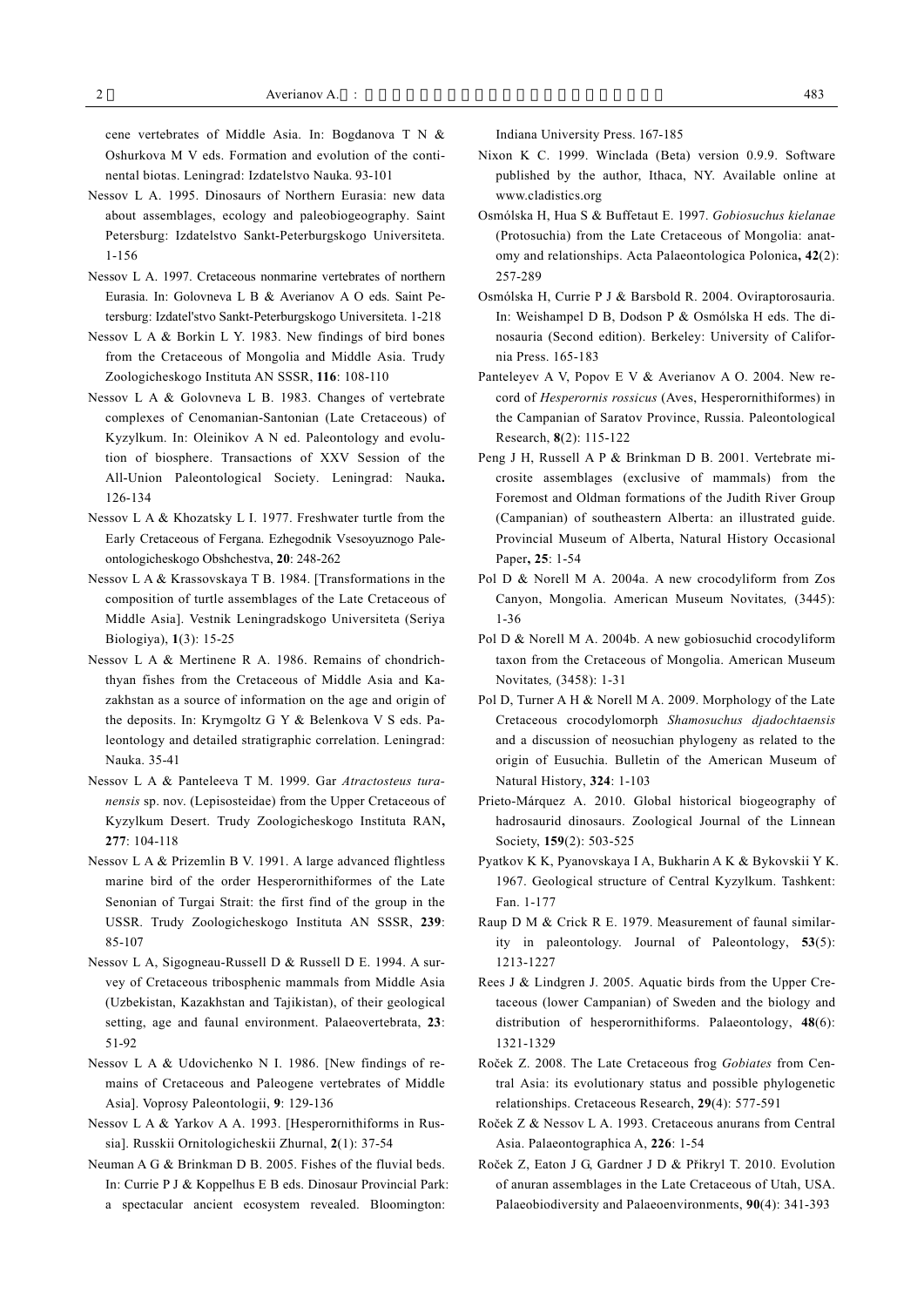- Rougier G W, Wible J R & Novacek M J. 1998. Implications of *Deltatheridium* specimens for early marsupial history. Nature**, 396**(6710): 459-463
- Rougier G W, Wible J R & Novacek M J. 2004. New specimen of *Deltatheroides cretacicus* (Metatheria, Deltatheroida) from the Late Cretaceous of Mongolia. Bulletin of Carnegie Museum of Natural History, **36**: 245-266
- Russell L S. 1975. Mammalian faunal succession in the Cretaceous System of western North America. In: Caldwell W G E ed. The Cretaceous System of the Western Interior. The Geological Association of Canada, Special Paper Number **13**: 137-161
- Sanchiz B. 1998. Salientia. Handbuch der Paläoherpetologie. Teil 4. Munich: Verlag Dr. Friedrich Pfeil. 1-275
- Sankey J T. 2008. Diversity of latest Cretaceous (late Maastrichtian) small theropods and birds: teeth from Lance and Hell Creek formations, USA. Sankey J T & Baszio S eds.Vertebrate microfossil assemblages. their role in paleoecology and paleobiogeography. Bloomington: Indiana University Press**.** 117-134
- Sankey J T, Brinkman D B, Guenther M & Currie P J. 2002. Small theropod and bird teeth from the Late Cretaceous (late Campanian) Judith River Group, Alberta. Journal of Paleontology, **76**(4): 751-763
- Schultz S S Jr. 1972. [Geological structure of the Junction Zone of Urals and Tian-Shan]. Moscow: Nedra. 1-208
- Simpson G G. 1960. Notes on the measurement of faunal resemblance. American Journal of Science**, 258-A**: 300-311
- Shuvalov V F & Trusova E K. 1979. [Late Cretaceous conchostracans of Mongolia]. Trudy Sovmestnoi Sovetsko-Mongol'skoi Paleontologicheskoi Ekspeditsii,**8**: 83-93
- Skutschas P P. 2007. New specimens of albanerpetontid amphibians from the Upper Cretaceous of Uzbekistan. Acta Palaeontologica Polonica**, 52**(4): 819-821
- Skutschas P P. 2009. Re-evaluation of *Mynbulakia* Nesov, 1981 (Lissamphibia: Caudata) and description of a new salamander genus from the Late Cretaceous of Uzbekistan. Journal of Vertebrate Paleontology, **29**(3): 659-664
- Smith D & Galton P M. 1990. Osteology of *Archaeornithomimus asiaticus* (Upper Cretaceous, Iren Dabasu Formation, People's Republic of China). Journal of Vertebrate Paleontology, **10**(2): 255-265
- Špinar Z V & Tatarinov L P. 1986. A new genus and species of discoglossid frog from the Upper Cretaceous of the Gobi Desert. Journal of Vertebrate Paleontology, **6**(2): 113-122
- Storrs G W & Efimov M B. 2000. Mesozoic crocodyliforms of north-central Eurasia. In: Benton M J, Shishkin M A, Unwin D M & Kurochkin E N eds. The age of dinosaurs in Russia and Mongolia. Cambridge: Cambridge University Press**.**  402-419
- Sues H-D & Averianov A O. 2009a. *Turanoceratops tardabilis* —the first ceratopsid dinosaur from Asia. Naturwissenschaften, **96**(5): 645-652
- Sues H-D & Averianov A O. 2009b. A new basal hadrosauroid

dinosaur from the Late Cretaceous of Uzbekistan and the early radiation of duck-billed dinosaurs. Proceedings of the Royal Society B**, 276**(1667): 2549-2555

- Sukhanov V B. 2000. Mesozoic turtles of Middle and Central Asia. In: Benton M J, Shishkin M A, Unwin D M & Kurochkin E N eds. The age of dinosaurs in Russia and Mongolia. Cambridge: Cambridge University Press. 309- 367
- Sukhanov V B, Danilov I G & Syromyatnikova E V. 2008. The description and phylogenetic position of a new nanhsiungchelyid turtle from the Late Cretaceous of Mongolia. Acta Palaeontologica Polonica, **53**(4): 601-614
- Swofford D L. 2002. PAUP\*. Phylogenetic analysis using Parsimony (\*and other methods). Version 4.0. Sunderland, Sinauer Associates
- Syromyatnikova E V. 2011. Turtles of the genus *Ferganemys*  Nessov et Khosatzky, 1977 (Adocidae): shell morphology and phylogenetic position. Proceedings of the Zoological Institute of the Russian Academy of Sciences, **315**(1): 38-52
- Syromyatnikova E V & Danilov I G. 2009. New material and a revision of turtles of the genus *Adocus* (Adocidae) from the Late Cretaceous of Middle Asia and Kazakhstan. Proceedings of the Zoological Institute of the Russian Academy of Sciences, **313**(1): 74-94
- Tokaryk T T, Cumbaa SL & Storer J E. 1997. Early Late Cretaceous birds from Saskatchewan, Canada: the oldest diverse avifauna known from North America. Journal of Vertebrate Paleontology**, 17**(1): 172-176
- Tong H, Claude J, Suteethorn V, Naksri W & Buffetaut E. 2009. Turtle assemblages of the Khorat Group (Late Jurassic-Early Cretaceous) of NE Thailand and their palaeobiogeographical significance. In: Buffetaut E, Cuny G, Le Loeuff J & Suteethorn V eds. Late Palaeozoic and Mesozoic Ecosystems in SE Asia. London: Geological Society of London, Special Publications **315:** 141-152
- Van Itterbeeck J, Horne D J, Bultynck P & Vandenberghe N. 2005. Stratigraphy and palaeoenvironment of the dinosaur-bearing Upper Cretaceous Iren Dabasu Formation, Inner Mongolia, People's Republic of China. Cretaceous Research**, 26**(4): 699-725
- Vitek N S & Danilov I G. 2010. New material and a reassessment of soft-shelled turtles (Trionychidae) from the Late Cretaceous of Middle Asia and Kazakhstan. Journal of Vertebrate Paleontology, **30**(2): 383-393
- Vullo R & Neraudeau D. 2009. Pterosaur remains from the Cenomanian (Late Cretaceous) paralic deposits of Charentes, western France. Journal of Vertebrate Paleontology, **29**(1): 277-282
- Watabe M, Tsuihiji T, Suzuki D & Tsogtbaatar K. 2009. The first discovery of pterosaurs from the Upper Cretaceous of Mongolia. Acta Palaeontologica Polonica**, 54**(2): 231-242
- Weishampel D B, Barrett P M, Coria R A, Le Loeuff J, Xu X, Zhao X J, Sahni A, Gomani E M & Noto C R. 2004. Dinosaur distribution. In: Weishampel D B, Dodson P & Osmólska H eds. The dinosauria (Second edition). Berkeley: Uni-